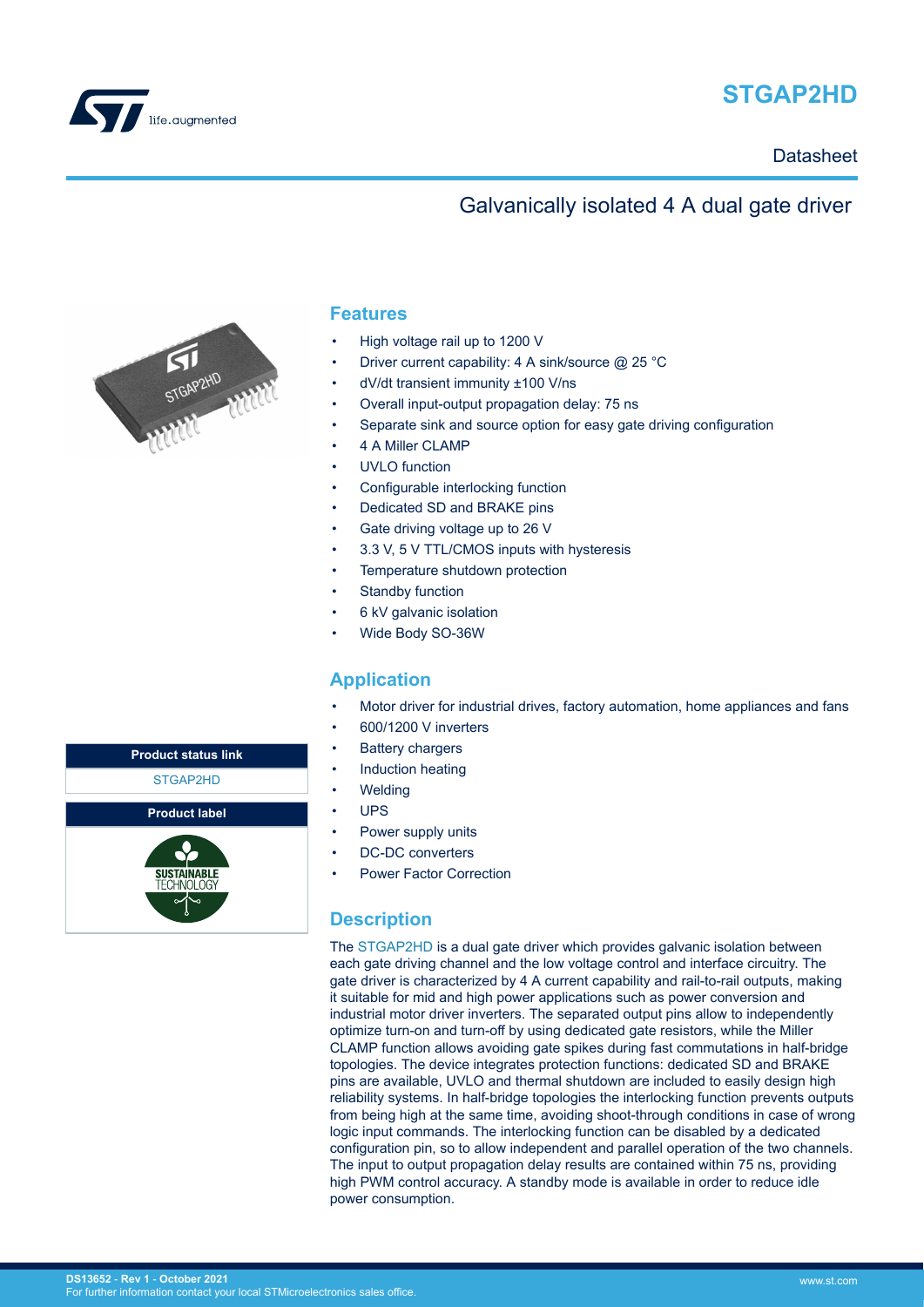# <span id="page-1-0"></span>**1 Block diagram**



#### **Figure 1. Block diagram**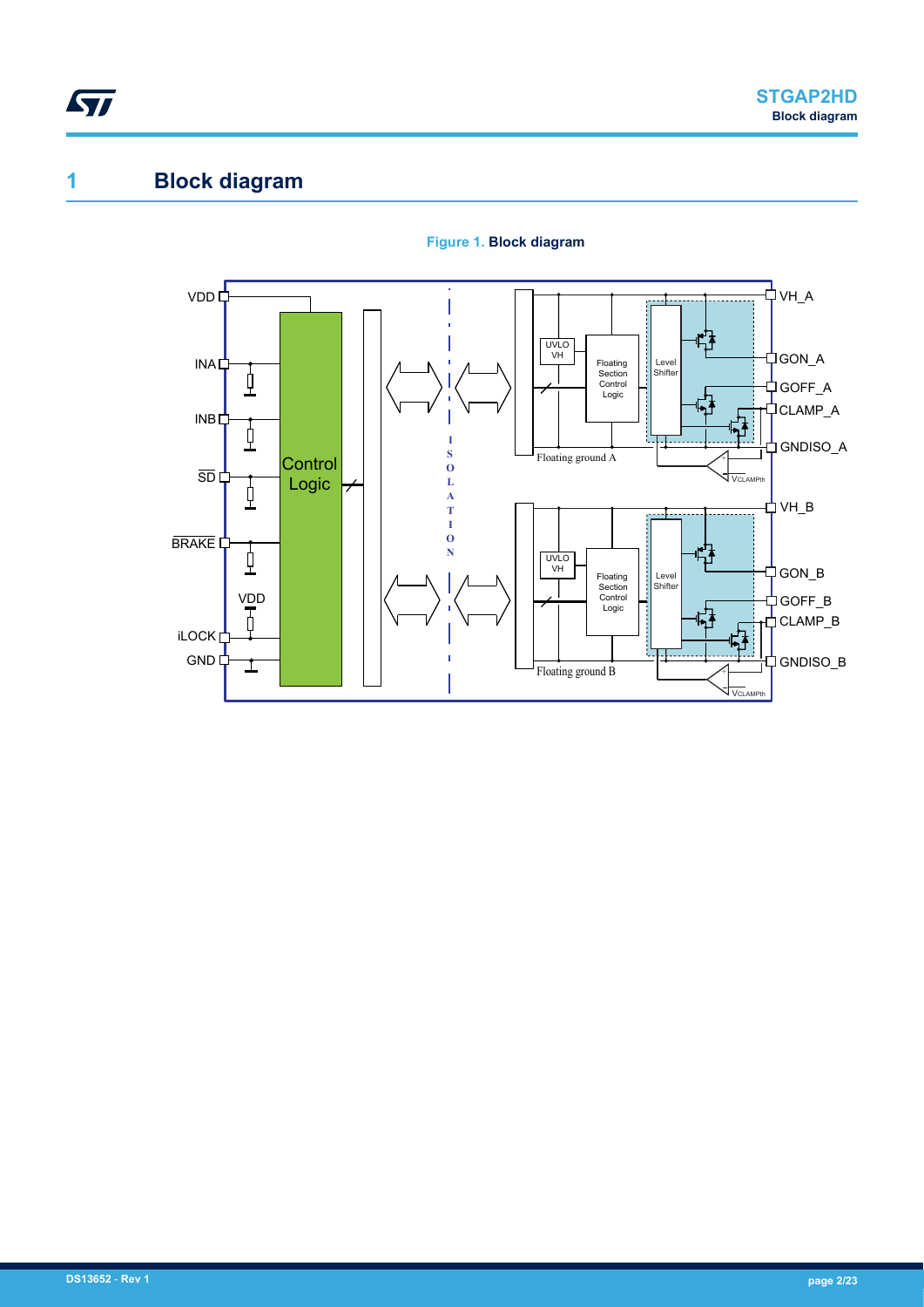# **2 Pin description and connection diagram**

<span id="page-2-0"></span> $\sqrt{2}$ 

| N.C.I        |                | ∃N.C.<br>36           |
|--------------|----------------|-----------------------|
| N.C.E        | $\overline{2}$ | IGNDISO A<br>35       |
| N.C.E        | 3              | <b>GNDISO A</b><br>34 |
| N.C.I        | 4              | <b>CLAMP A</b><br>33  |
| N.C.E        | 5              | GOFF A<br>32          |
| VDDI         | 6              | <b>GON A</b><br>31    |
| INA I        | 7              | VH A<br>30            |
| INBE         | 8              |                       |
| SD L         | 9              |                       |
| <b>BRAKE</b> | 10             |                       |
| iLOCK        | 11             |                       |
| N.C.E        | 12             | ⊐CLAMP B<br>25        |
| GNDL         | 13             | IGNDISO B<br>24       |
| N.C.E        | 14             | 23<br>JGOFF B         |
| N.C.E        | 15             | 22<br>IGON B          |
| N.C.E        | 16             | 7 N.C.<br>21          |
| N.C.L        | 17             | 20<br>IVH B           |
| N.C.I        | 18             | N.C.<br>19            |

#### **Figure 2. Pin connection (top view)**

#### **Table 1. Pin description**

| Pin number                               | Pin name                | <b>Type</b>    | <b>Function</b>                                 |
|------------------------------------------|-------------------------|----------------|-------------------------------------------------|
| 6                                        | <b>VDD</b>              | Power supply   | Control logic supply voltage.                   |
| $\overline{7}$                           | <b>INA</b>              | Logic input    | Control logic input for Channel A, active high. |
| 8                                        | <b>INB</b>              | Logic input    | Control logic input for Channel B, active high. |
| 9                                        | SD                      | Logic input    | Shutdown input, active low.                     |
| 10                                       | <b>BRAKE</b>            | Logic input    | Control logic input, active low.                |
| 11                                       | <b>iLOCK</b>            | Analog input   | Interlocking enable/disable.                    |
| 13                                       | <b>GND</b>              | Power supply   | Control logic ground.                           |
| 20                                       | VH_B                    | Power supply   | Channel B gate driving positive supply.         |
| 22                                       | <b>GON B</b>            | Analog output  | Channel B source output.                        |
| 25                                       | <b>CLAMP B</b>          | Analog output  | Channel B Miller Clamp.                         |
| 23                                       | GOFF B                  | Analog output  | Channel B sink output.                          |
| 24                                       | <b>GNDISO B</b>         | Power supply   | Channel B gate driving isolated ground.         |
| 30                                       | VH A                    | Power supply   | Channel A gate driving positive supply.         |
| 31                                       | <b>GON A</b>            | Analog output  | Channel A source output.                        |
| 33                                       | <b>CLAMP A</b>          | Analog output  | Channel A Miller Clamp.                         |
| 32                                       | GOFF A                  | Analog output  | Channel A sink output.                          |
| 34, 35                                   | GNDISO_A <sup>(1)</sup> | Power supply   | Channel A gate driving isolated ground.         |
| 1, 2, 3, 4, 5, 12, 14,<br>15, 16, 17, 18 | N.C.                    | Not connected. |                                                 |

*1. Both GNDISO\_A pins must be connected and shorted together.*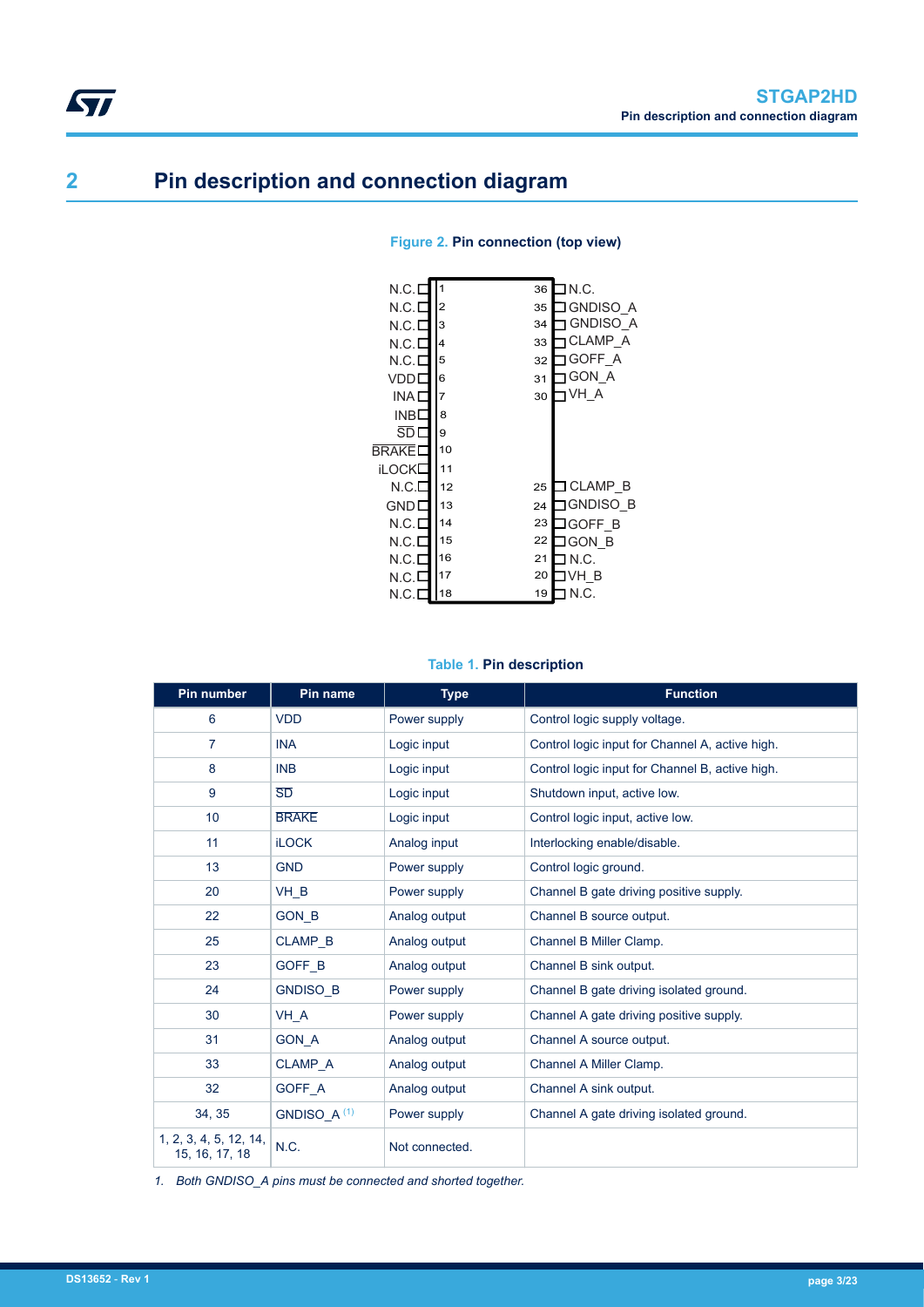## <span id="page-3-0"></span>**3 Electrical data**

### **3.1 Absolute maximum ratings**

#### **Table 2. Absolute maximum ratings**

| <b>Symbol</b>           | <b>Parameter</b>                                                       | <b>Test condition</b> | Min.   | Max.           | <b>Unit</b> |
|-------------------------|------------------------------------------------------------------------|-----------------------|--------|----------------|-------------|
| <b>VDD</b>              | Logic supply voltage vs. GND                                           |                       | $-0.3$ | 6.5            | $\vee$      |
| <b>VLOGIC</b>           | Logic pins voltage vs. GND                                             |                       | $-0.3$ | 6.5            | $\vee$      |
| <b>iLOCK</b>            | Interlocking Enable vs. GND                                            |                       | $-0.3$ | $VDD + 0.3$    | $\vee$      |
| VH x                    | Positive supply voltage<br>$(VH \times vs$ GNDISO $x)$                 |                       | $-0.3$ | 28             | $\vee$      |
| <b>VOUT</b>             | Voltage on gate driver outputs<br>(GON x, GOFF x, CLAMP x vs GNDISO x) |                       | $-0.3$ | $VH x + 0.3$   | $\vee$      |
| $\mathsf{T}_\mathrm{J}$ | Junction temperature                                                   |                       | $-40$  | 150            | $^{\circ}C$ |
| $T_{\rm S}$             | Storage temperature                                                    |                       | $-50$  | 150            | $^{\circ}C$ |
| <b>ESD</b>              | HBM (human body model)                                                 |                       |        | $\overline{2}$ | kV          |

### **3.2 Thermal data**

#### **Table 3. Thermal data**

| <b>Symbol</b> | <b>Parameter</b>                       | Package       | <b>Value</b> | <b>Unit</b> |
|---------------|----------------------------------------|---------------|--------------|-------------|
| $R_{th(JA)}$  | Thermal resistance junction to ambient | <b>SO-36W</b> |              | °C/W        |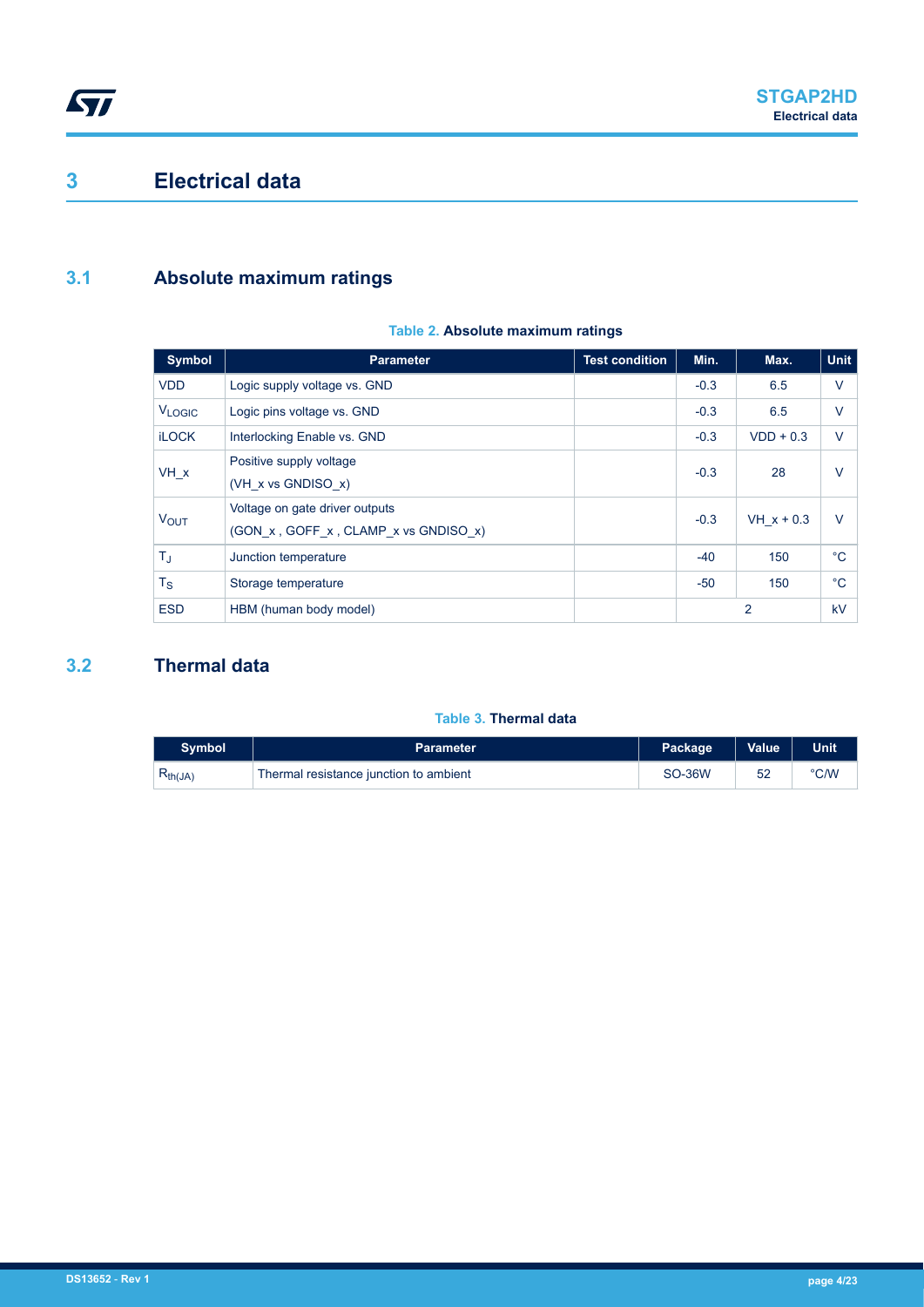### <span id="page-4-0"></span>**3.3 Recommended operating conditions**

#### **Table 4. Recommended operating conditions**

| <b>Symbol</b>  | <b>Parameter</b>                                                  | <b>Test conditions</b> | Min.        | Max.       | <b>Unit</b> |
|----------------|-------------------------------------------------------------------|------------------------|-------------|------------|-------------|
| <b>VDD</b>     | Logic supply voltage vs. GND                                      |                        | 3.1         | 5.5        | $\vee$      |
| <b>VLOGIC</b>  | Logic pins voltage vs. GND                                        |                        | $\Omega$    | 5.5        | $\vee$      |
| <b>iLOCK</b>   | Interlocking Enable vs. GND                                       |                        | $\mathbf 0$ | <b>VDD</b> | $\vee$      |
| VH x           | Positive supply voltage<br>(VH $x$ vs. GNDISO $x$ )               |                        |             | 26         | $\vee$      |
| $GNDISOA-B(1)$ | Floating grounds differential voltage<br>(GNDISO A - GNDISO B)    |                        | $-1700$     | $+1700$    | $\vee$      |
| <b>VIORM</b>   | Primary to secondary ground<br>(GND - GNDISO A); (GND - GNDISO B) |                        | $-1200$     | $+1200$    | $\vee$      |
| Fsw            | Maximum switching frequency <sup>(2)</sup>                        |                        |             | 1          | <b>MHz</b>  |
| tout           | Output pulse width (GON x, GOFF x vs GNDISO x)                    |                        | 100         |            | ns          |
| T,             | Operating junction temperature                                    |                        | $-40$       | 125        | $^{\circ}C$ |

*1. Characterization data, 1200 V max. tested in production.*

*2. Actual limit depends on power dissipation and T<sup>J</sup> .*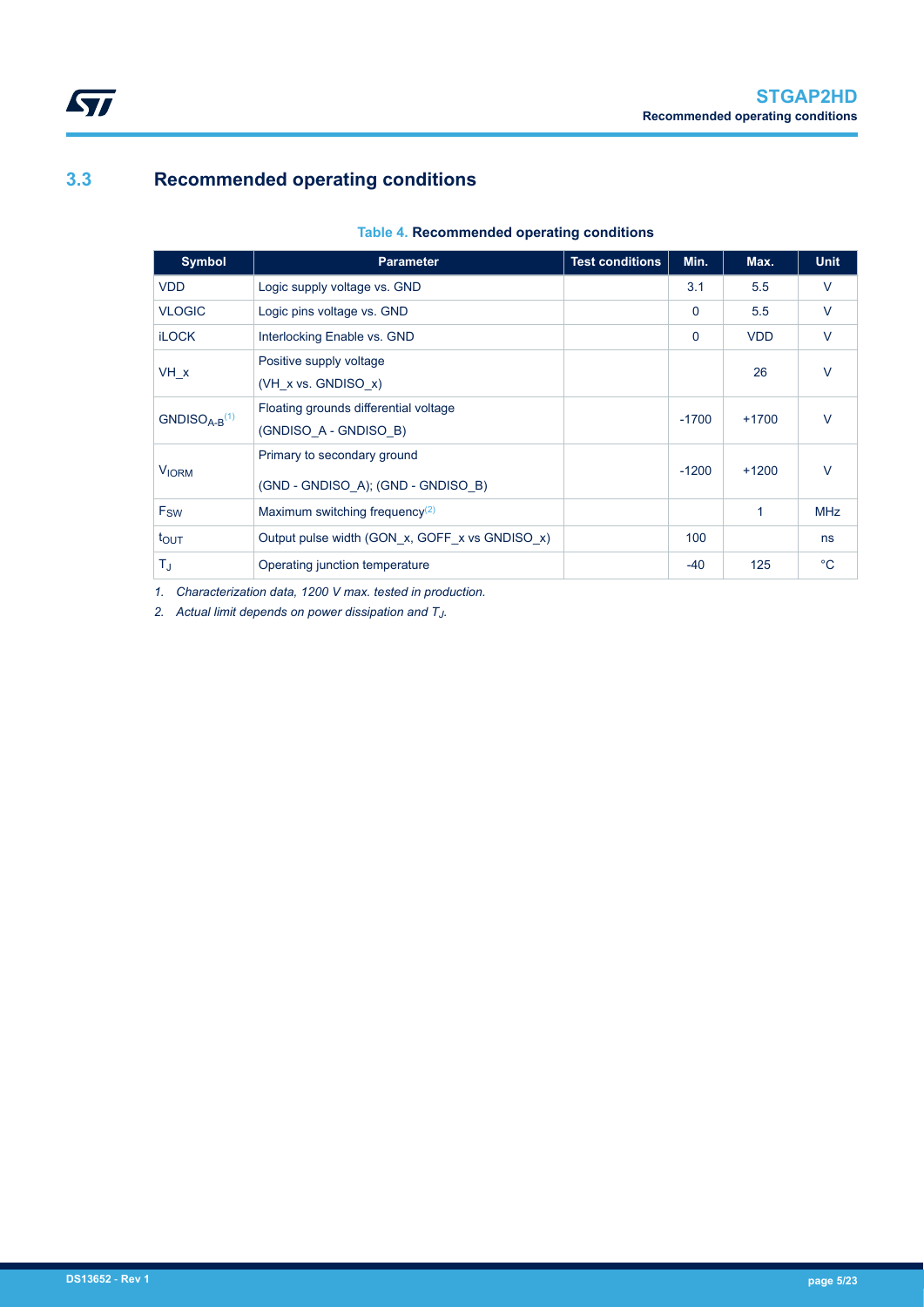## **4 Electrical characteristics**

<span id="page-5-0"></span>ST

### **Table 5. Electrical characteristics (TJ = 25 °C, VH\_x = 15 V, VDD = 5 V unless otherwise specified)**

| <b>Symbol</b>                           | Pin                           | <b>Parameter</b>                              | <b>Test conditions</b>                    | Min.             | Typ.             | Max.             | <b>Unit</b> |
|-----------------------------------------|-------------------------------|-----------------------------------------------|-------------------------------------------|------------------|------------------|------------------|-------------|
| <b>Dynamic characteristics</b>          |                               |                                               |                                           |                  |                  |                  |             |
| t <sub>Don</sub>                        | INA, INB, SD,<br><b>BRAKE</b> | Input to output<br>propagation delay ON       | See Figure 8                              | 50               | 75               | 90               | ns          |
| $t_{\text{Doff}}$                       | INA, INB, SD,<br><b>BRAKE</b> | Input to output<br>propagation delay OFF      | See Figure 8                              | 50               | 75               | 90               | ns          |
| $t_{r}$                                 |                               | Rise time                                     | $C_L = 4.7$ nF,                           |                  | 30               |                  | ns          |
| tf                                      |                               | Fall time                                     | See Figure 8                              |                  | 30               |                  | ns          |
| MT                                      |                               | Matching time $(1)$                           |                                           |                  |                  | 20               | ns          |
| t <sub>deglitch</sub>                   | INA, INB, SD,<br><b>BRAKE</b> | Inputs deglitch filter                        |                                           |                  | 20               | 40               | ns          |
| CMTI <sup>(2)</sup>                     |                               | Common-mode transient<br>immunity,  dVISO/dt  | $V_{CM}$ = 1500 V,<br>see Figure 9        | 100              |                  |                  | V/ns        |
| <b>Supply voltage</b>                   |                               |                                               |                                           |                  |                  |                  |             |
| $VH_{on}$                               |                               | VH x UVLO turn-on<br>threshold                |                                           | 8.6              | 9.1              | 9.6              | V           |
| $VH_{off}$                              |                               | VH_x UVLO turn-off<br>threshold               |                                           | 7.9              | 8.4              | 8.9              | V           |
| V <sub>Hhyst</sub>                      |                               | VH x UVLO hysteresis                          |                                           | 600              | 750              | 950              | mV          |
| IQHU A<br>I <sub>QHU</sub> <sub>B</sub> |                               | VH undervoltage<br>quiescent supply current   | $VH = 7V$                                 |                  | 1.3              | 1.8              | mA          |
| $I_{QH \ A}$<br>$I_{QH_B}$              |                               | VH_x quiescent supply<br>current              |                                           |                  | 1.3              | 1.8              | mA          |
| <b>IQHSBY A</b><br><b>IQHSBY B</b>      |                               | Standby VH x quiescent<br>supply current      |                                           |                  | 400              | 550              | $\mu A$     |
| SafeClp                                 |                               | GOFF active clamp                             | $I_{GOFF} = 0.2 A;$<br><b>VH</b> floating |                  | $\overline{2}$   | 2.3              | V           |
| lopp                                    |                               | VDD quiescent supply<br>current               |                                           |                  | 1.8              | 2.4              | mA          |
| <b>IQDDSBY</b>                          |                               | Stand-by VDD quiescent<br>supply current      | Standby mode                              |                  | 40               | 80               | μA          |
| Logic inputs                            |                               |                                               |                                           |                  |                  |                  |             |
| $V_{\parallel}$                         | INA, INB, SD,<br><b>BRAKE</b> | Low-level logic threshold<br>voltage          |                                           | $0.29 \cdot VDD$ | $0.33 \cdot VDD$ | $0.37 \cdot VDD$ | V           |
| $V_{ih}$                                | INA, INB, SD,<br><b>BRAKE</b> | High-level logic threshold<br>voltage         |                                           | $0.62 \cdot VDD$ | $0.66 \cdot VDD$ | $0.72 \cdot VDD$ | V           |
| $I_{logic\_h}$                          | INA, INB, SD,<br><b>BRAKE</b> | Logic inputs high-level<br>input bias current | $V_{logic} = 5 V$                         | 33               | 50               | 70               | μA          |
| I <sub>logic</sub>                      | INA, INB, SD,<br><b>BRAKE</b> | Logic inputs low-level<br>input bias current  | $V_{logic} = 0 V$                         |                  |                  | $\mathbf{1}$     | $\mu$ A     |
| $R_{pd}$                                | INA, INB, SD,<br><b>BRAKE</b> | Logic inputs pull-down<br>resistor            |                                           | 70               | 100              | 150              | $k\Omega$   |
| Interlocking                            |                               |                                               |                                           |                  |                  |                  |             |
| <b>iLOCKen</b>                          | <b>iLOCK</b>                  | Interlockng enable<br>voltage                 |                                           | $0.7 \cdot VDD$  |                  |                  | V           |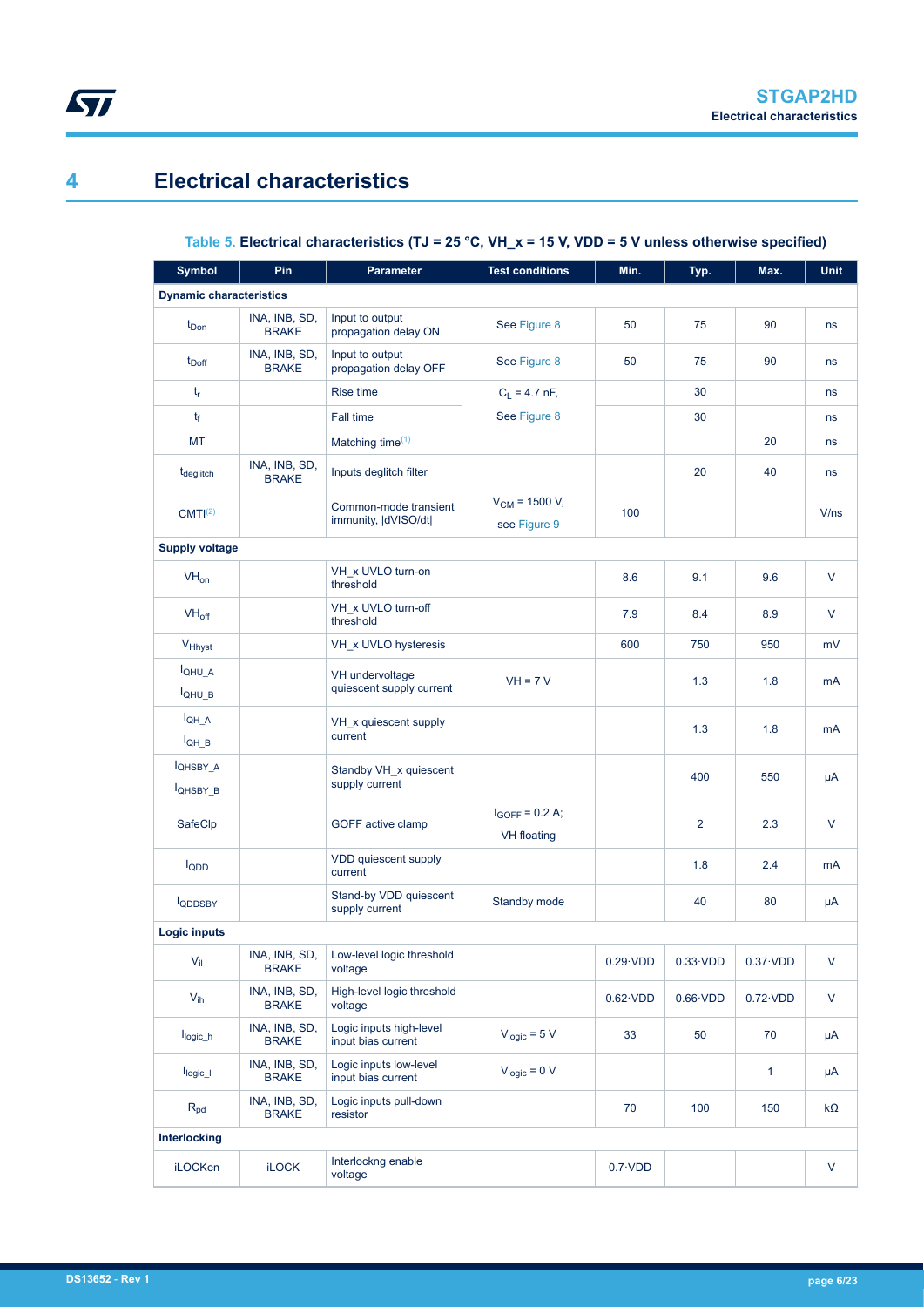| <b>Symbol</b>                | Pin          | <b>Parameter</b>                         | <b>Test conditions</b>                  | Min.           | Typ.           | Max.         | <b>Unit</b> |  |
|------------------------------|--------------|------------------------------------------|-----------------------------------------|----------------|----------------|--------------|-------------|--|
| $i$ LOCK <sub>1</sub>        | <b>iLOCK</b> | iLOCK low-level bias<br>current          | $i$ LOC $K = GND$                       | 35             | 55             | 75           | μA          |  |
| $i$ LOCK <sub>h</sub>        | <b>iLOCK</b> | iLOCK high-level bias<br>current         | $i$ LOC $K = VDD$                       |                |                | $\mathbf{1}$ | μA          |  |
| iLOCK <sub>pu</sub>          | <b>iLOCK</b> | iLOCK pull-up resistor                   |                                         | 66             | 90             | 142          | $k\Omega$   |  |
| <b>Driver buffer section</b> |              |                                          |                                         |                |                |              |             |  |
|                              |              | Source short-circuit                     | $T_J = 25 °C$                           |                | $\overline{4}$ |              |             |  |
| <b>IGON</b>                  |              | current                                  | $T_J = -40 / +125 °C (2)$               | 3              |                | 5            | A           |  |
| <b>V<sub>GONH</sub></b>      |              | Source output high-level<br>voltage      | $I_{GON}$ = 100 mA                      | $VH-0.15$      | VH-0.125       |              | V           |  |
| R <sub>GON</sub>             |              | Source R <sub>DS_ON</sub>                | $IG_{ON} = 100 \text{ mA}$              |                | 1.25           | 1.5          | Ω           |  |
|                              |              |                                          | $T_J = 25 °C$                           |                | $\overline{4}$ |              |             |  |
| <b>IGOFF</b>                 |              | Sink short-circuit current               | $T_J = -40 / +125 °C (2)$               | 3              |                | 5.5          | A           |  |
| <b>V<sub>GOFFL</sub></b>     |              | Sink output low-level<br>voltage         | $I_{GOFF}$ = 100 mA                     |                | 110            | 120          | mV          |  |
| R <sub>GOFF</sub>            |              | Sink R <sub>DS</sub> ON                  | $I_{GOFF}$ = 100 mA                     |                | 1.1            | 1.2          | Ω           |  |
| <b>Miller Clamp</b>          |              |                                          |                                         |                |                |              |             |  |
| <b>VCLAMP<sub>th</sub></b>   |              | <b>CLAMP</b> voltage<br>threshold        | <b>VCLAMP VS. GNDISO</b>                | 1.3            | $\overline{2}$ | 2.6          | $\vee$      |  |
|                              |              |                                          | $V_{CLAMP}$ = 15 V                      |                |                |              |             |  |
| <b>ICLAMP</b>                |              | <b>CLAMP</b> short-circuit<br>current    | $T_{\rm J}$ = 25 °C                     |                | $\overline{4}$ |              | A           |  |
|                              |              |                                          | $T_J = -40 \div +125$ °C <sup>(2)</sup> | $\overline{2}$ |                | 5            |             |  |
| V <sub>CLAMP_L</sub>         |              | <b>CLAMP</b> low-level output<br>voltage | $I_{CLAMP}$ = 100 mA                    |                | 96             | 115          | mV          |  |
| <b>RCLAMP</b>                |              | <b>CLAMP RDS_ON</b>                      | $I_{CLAMP} = 100$ mA                    |                | 0.96           | 1.15         | Ω           |  |
| Overtemperature protection   |              |                                          |                                         |                |                |              |             |  |
| $T_{SD}$                     |              | Shutdown temperature <sup>(2)</sup>      |                                         | 170            |                |              | $^{\circ}C$ |  |
| <b>T<sub>hys</sub></b>       |              | Temperature hysteresis<br>(2)            |                                         |                | 20             |              | $^{\circ}C$ |  |
| <b>Standby</b>               |              |                                          |                                         |                |                |              |             |  |
| t <sub>STBY</sub>            |              | Standby time                             | See Section 6.3                         | 200            | 280            | 500          | $\mu s$     |  |
| t <sub>WUP</sub>             |              | Wake-up time                             | See Section 6.3                         | 10             | 20             | 35           | μs          |  |
| t <sub>awake</sub>           |              | Wake-up delay                            | See Section 6.3                         | 90             | 140            | 200          | $\mu s$     |  |
| t <sub>stbyfilt</sub>        |              | Standby filter                           | See Section 6.3                         | 200            | 280            | 800          | ns          |  |

*1. MT = max (|tDon(A) - tDon(B)|, |tDoff(A) - tDoff(B)|, |tDoff(A) - tDon(B)|, |tDoff(B) - tDon(A)|).*

*2. Characterization data, not tested in production.*

<span id="page-6-0"></span> $\sqrt{2}$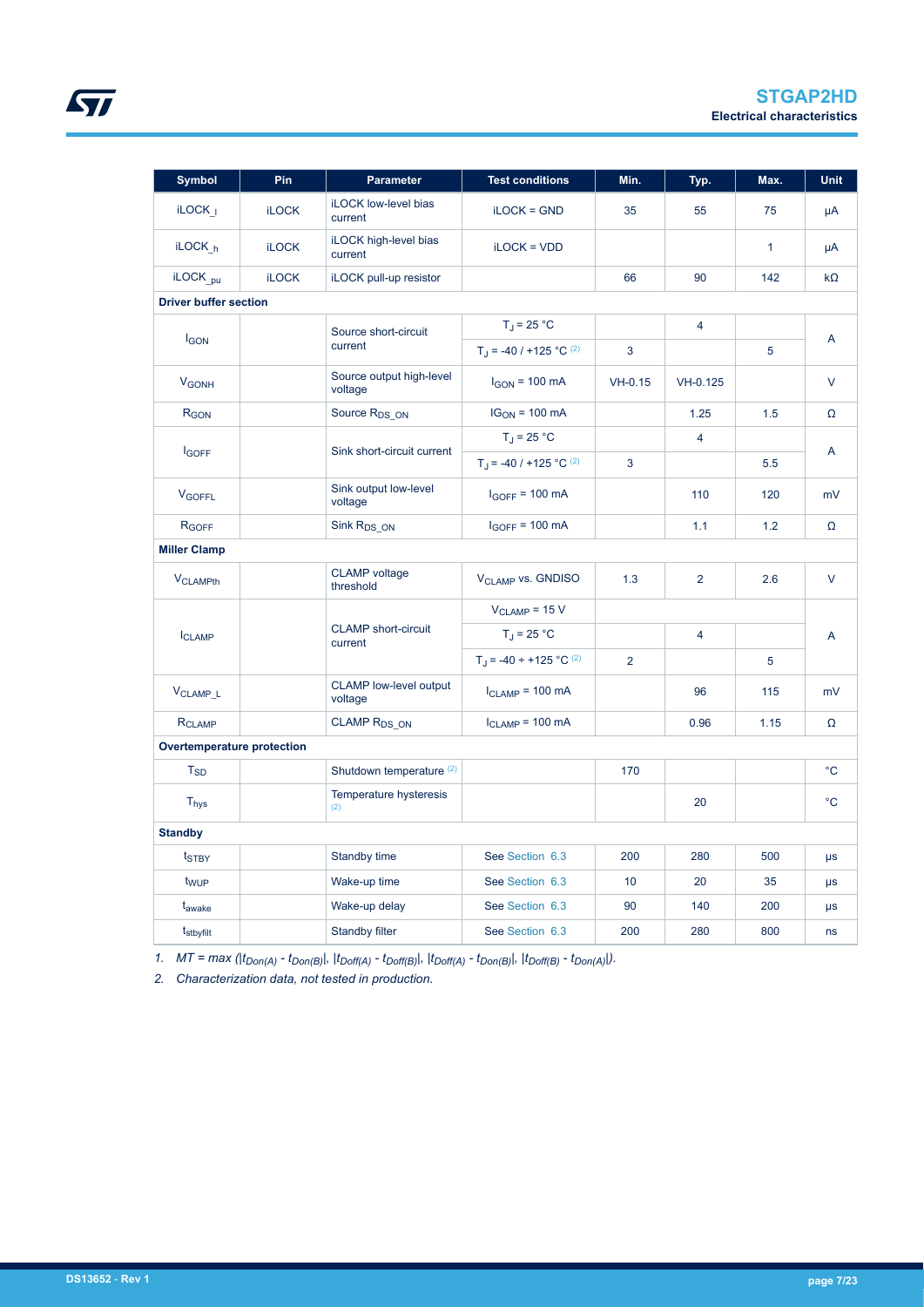### <span id="page-7-0"></span>**5 Isolation**

#### **Table 6. Isolation and safety-related specifications**

| <b>Parameter</b>            | <b>Symbol</b> | Value      | <b>Unit</b> | <b>Conditions</b>                                  |
|-----------------------------|---------------|------------|-------------|----------------------------------------------------|
| Clearance                   | <b>CLR</b>    | 8          | mm          | Measured from input terminals to output terminals, |
| (Minimum External Air Gap)  |               |            |             | shortest distance through air                      |
| Creepage (*)                | <b>CPG</b>    | 8          | mm          | Measured from input terminals to output terminals, |
| (Minimum External Tracking) |               |            |             | shortest distance path along body                  |
| Comparative Tracking Index  | CTI           | $\geq 400$ | V           | DIN IEC 112/VDE 0303 Part 1                        |
| (Tracking Resistance)       |               |            |             |                                                    |
| <b>Isolation Group</b>      |               | Ш          |             | Material Group (DIN VDE 0110, 1/89, Table 1)       |

#### **Table 7. Isolation characteristics**

| <b>Parameter</b>                     | Symbol                  | <b>Test Conditions</b>                         | <b>Characteristic</b> | <b>Unit</b>              |  |
|--------------------------------------|-------------------------|------------------------------------------------|-----------------------|--------------------------|--|
| Maximum Working Isolation<br>Voltage | <b>V<sub>IORM</sub></b> |                                                | 1200                  | <b>VPEAK</b>             |  |
|                                      |                         | Method a, Type test                            |                       |                          |  |
|                                      |                         | $V_{PR} = V_{10RM} \times 1.6$ , $t_m = 10$ s  | 1920                  | <b>VPFAK</b>             |  |
| Input to Output test voltage         | $V_{PR}$                | Partial discharge $<$ 5 pC                     |                       |                          |  |
| In accordance with VDE 0884-11       |                         | Method b1, 100% Production test                |                       |                          |  |
|                                      |                         | $V_{PR} = V_{10RM} \times 1.875$ , $t_m = 1$ s | 2250                  | <b>V</b> <sub>PEAK</sub> |  |
|                                      |                         | Partial discharge $<$ 5 pC                     |                       |                          |  |
| <b>Transient Overvoltage</b>         | <b>VIOTM</b>            | $t_{\text{ini}}$ = 60 s                        | 6000                  | <b>VPFAK</b>             |  |
| (Highest Allowable Overvoltage)      |                         | Type test                                      |                       |                          |  |
| Maximum Surge Test Voltage           | <b>V<sub>IOSM</sub></b> | Type test                                      | 6000                  | <b>VPEAK</b>             |  |
| <b>Isolation Resistance</b>          | $R_{10}$                | $V_{\text{IO}}$ = 500 V; Type test             | $>10^{9}$             | Ω                        |  |

#### **Table 8. Isolation voltage as per UL 1577**

| <b>Description</b>                             | <b>Symbol</b>        | <b>Characteristic</b> | <b>Unit</b>           |
|------------------------------------------------|----------------------|-----------------------|-----------------------|
| Isolation Withstand Voltage, 1min (Type test)  | V <sub>ISO</sub>     | 3535/5000             | $V_{\text{rms}}/PEAK$ |
| Isolation Test Voltage, 1sec (100% production) | V <sub>ISOtest</sub> | 4242/6000             | $V_{\text{rms}}/PEAK$ |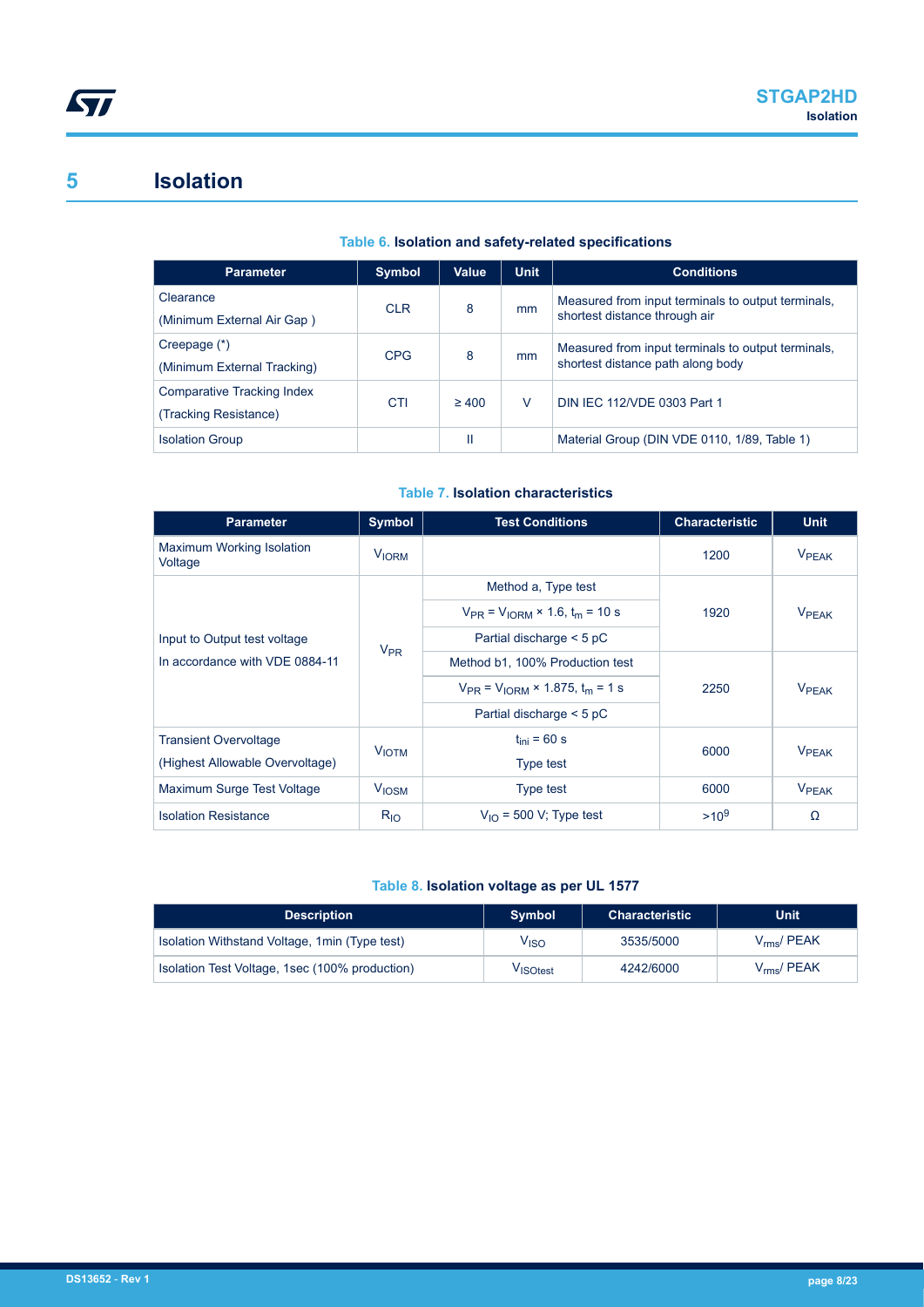### <span id="page-8-0"></span>**6 Functional description**

### **6.1 Gate driving power supply and UVLO**

The STGAP2HD is a flexible and compact gate driver with 4 A output current and rail-to-rail outputs. The device allows to implement either unipolar or bipolar gate driving.

#### **Figure 3. Power supply configuration for unipolar and bipolar gate driving**



Undervoltage protection is available on VH\_x supply pin. A fixed hysteresis sets the turn-off threshold, thus avoiding intermittent operation.

When VH x voltage goes below the VH<sub>off</sub> threshold, the output buffer goes into "safe state". When VH x voltage reaches the VH<sub>on</sub> threshold, the device returns to normal operation and sets the output according to actual input pins status.

The VDD and VH x supply pins must be properly filtered with local bypass capacitors. The use of capacitors with different values in parallel provides both local storage for impulsive current supply and high-frequency filtering. The best filtering is obtained by using low-ESR SMT ceramic capacitors, which are therefore recommended. A 100 nF ceramic capacitor must be placed as close as possible to each supply pin, and a second bypass capacitor with value in the range between 1 μF and 10 μF should be placed close to it.

### **6.2 Power-up, power-down and 'safe state'**

The following conditions define the "safe state":

- GOFF = ON state
- GON = high impedance

Such conditions are maintained at power-up of the isolated side (VH  $x < VH_{on}$ ) and during whole device powerdown phase (VH  $\leq$  VH<sub>off</sub>), regardless of the value of the input pins.

The device integrates a structure which clamps the driver output to a voltage not higher than SafeClp when VH voltage is not high enough to actively turn the internal GOFF MOSFET on. If VH x positive supply pin is floating or not supplied, the GOFF pin is therefore clamped to a voltage smaller than SafeClp.

If the supply voltage VDD of the control section of the device is not supplied, the output is put in safe state, and remains in such condition until the VDD voltage returns within operative conditions.

After power-up of both isolated and low voltage side the device output state depends on the input pins' status.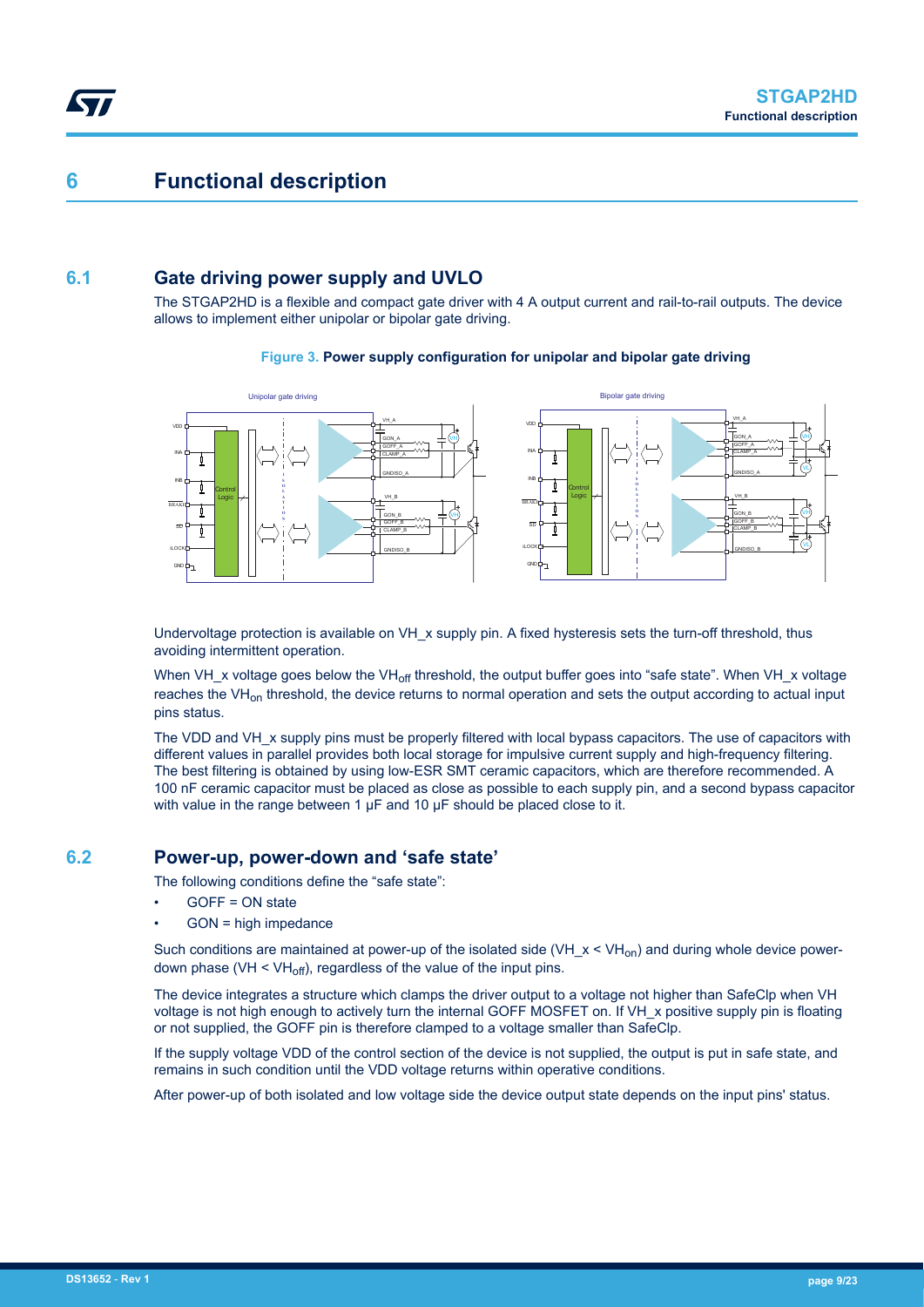### <span id="page-9-0"></span>**6.3 Control Inputs**

The device is controlled through the following logic inputs:

- SD: active low shutdown input;
- BRAKE: active low brake input;
- INA, INB: active high logic inputs for channel A and channel B driver outputs;
- iLOCK: used to enable or disable the interlocking protection.

The operation of the driver IOs is described in Table 9.

|                     |              |           | <b>Output pins</b> |            |            |               |               |
|---------------------|--------------|-----------|--------------------|------------|------------|---------------|---------------|
|                     | <b>iLOCK</b> | <b>SD</b> | <b>BRAKE</b>       | <b>INA</b> | <b>INB</b> | <b>GOUT_A</b> | <b>GOUT_B</b> |
|                     | X            | ┕         | X                  | X          | X          | Low           | Low           |
|                     | X            | H         | L                  | X          | X          | Low           | <b>HIGH</b>   |
|                     | X            | H         | н                  |            |            | Low           | Low           |
|                     | X            | H         | H                  | H          |            | <b>HIGH</b>   | Low           |
|                     | X            | H         | H                  |            | H          | Low           | <b>HIGH</b>   |
| <b>Interlocking</b> | <b>VDD</b>   | H         | н                  | Н          | H          | Low           | Low           |
|                     | <b>GND</b>   | H         | н                  | H          | H          | <b>HIGH</b>   | <b>HIGH</b>   |

#### **Table 9. Inputs truth table (applicable when device is not in UVLO or "safe state")**

*1. X: Don't care.*

A deglitch filter allows input signals with duration shorter than t<sub>deglitch</sub> to be ignored, thereby preventing noise spikes potentially present in the application from generating unwanted commutations.

#### **6.4 Watchdog**

The isolated HV side has a watchdog function in order to identify when it is not able to communicate with LV side, for example because the VDD of the LV side is not supplied. In this case the output of the driver is forced in "safe state" until communication link is properly established again.

#### **6.5 Thermal shutdown protection**

The device provides a thermal shutdown protection. When junction temperature reaches the TSD temperature threshold, the device is forced in "safe state". The device operation is restored as soon as the junction temperature is lower than TSD - Thys.

#### **6.6 Standby function**

In order to reduce the power consumption of both control interface and gate driving sides the device can be put in standby mode. In standby mode the quiescent current from VDD and VH  $\times$  supply pins is reduced to  $I_{\text{ODDS}}$  and  $I_{QHS}$  x respectively, and the output remains in 'safe state' (the output is actively forced low).

The way to enter standby is to keep the SD low while keeping the other input pins (INA, INB and BRAKE) high ("standby" value) for a time longer than  $t_{\text{STBY}}$ . During standby the inputs can change from the "standby" value.

To exit standby, inputs must be put in any combination different from the "standby" value for a time longer than  $t_{\text{stb}$  and then in the "standby" value for a time t such that  $t_{\text{WUP}}$  <  $t$  <  $t_{\text{STBY}}$ .

When the input configuration is changed from the "standby" value, the output is enabled and set according to inputs state after a time  $t_{\text{awake}}$ .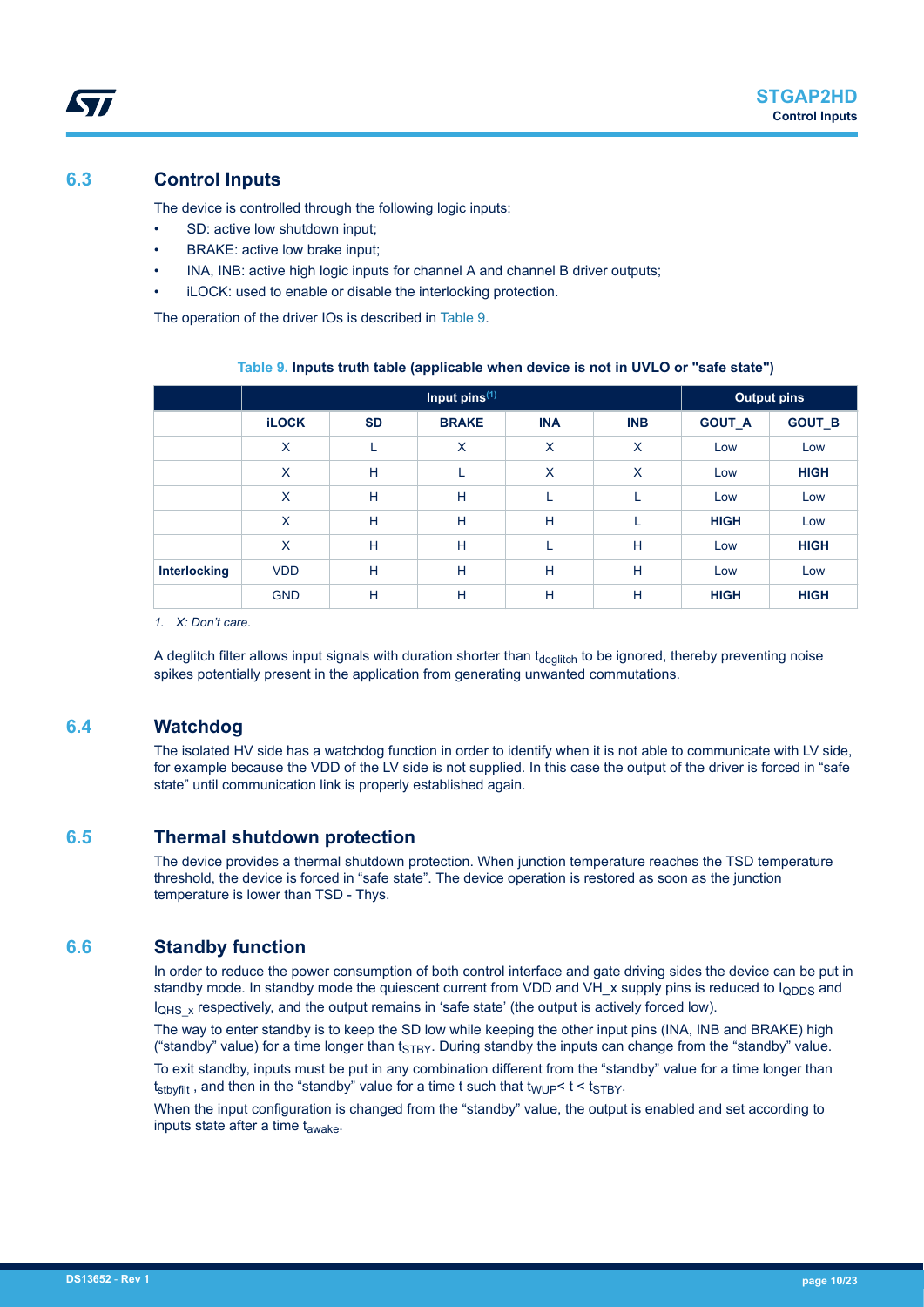<span id="page-10-0"></span>

#### **Figure 4. Standby state sequences**

#### Sequence to exit stand-by mode



**6.7 Interlocking function**

The interlocking function prevents outputs GOUT\_A and GOUT\_B from being high at the same time, regardless of the status of the input pins INA and INB. In half-bridge topologies this protection avoids shoot-through in case that wrong input signals are generated by the controller device. In case the status of INA and INB is such to require both channels to be ON at the same time, the driver turns both channels off. In some topologies it is required to allow both channels to be ON at the same time: this can be achieved by disabling the interlocking function trough the iLOCK pin. The iLOCK pin shall be either connected to VDD, which enables the interlocking function, or to GND, which disables the interlocking function and allows parallel operation of Channel\_A and Channel B. Refer to [Section 6.3](#page-9-0) for complete logic inputs truth table.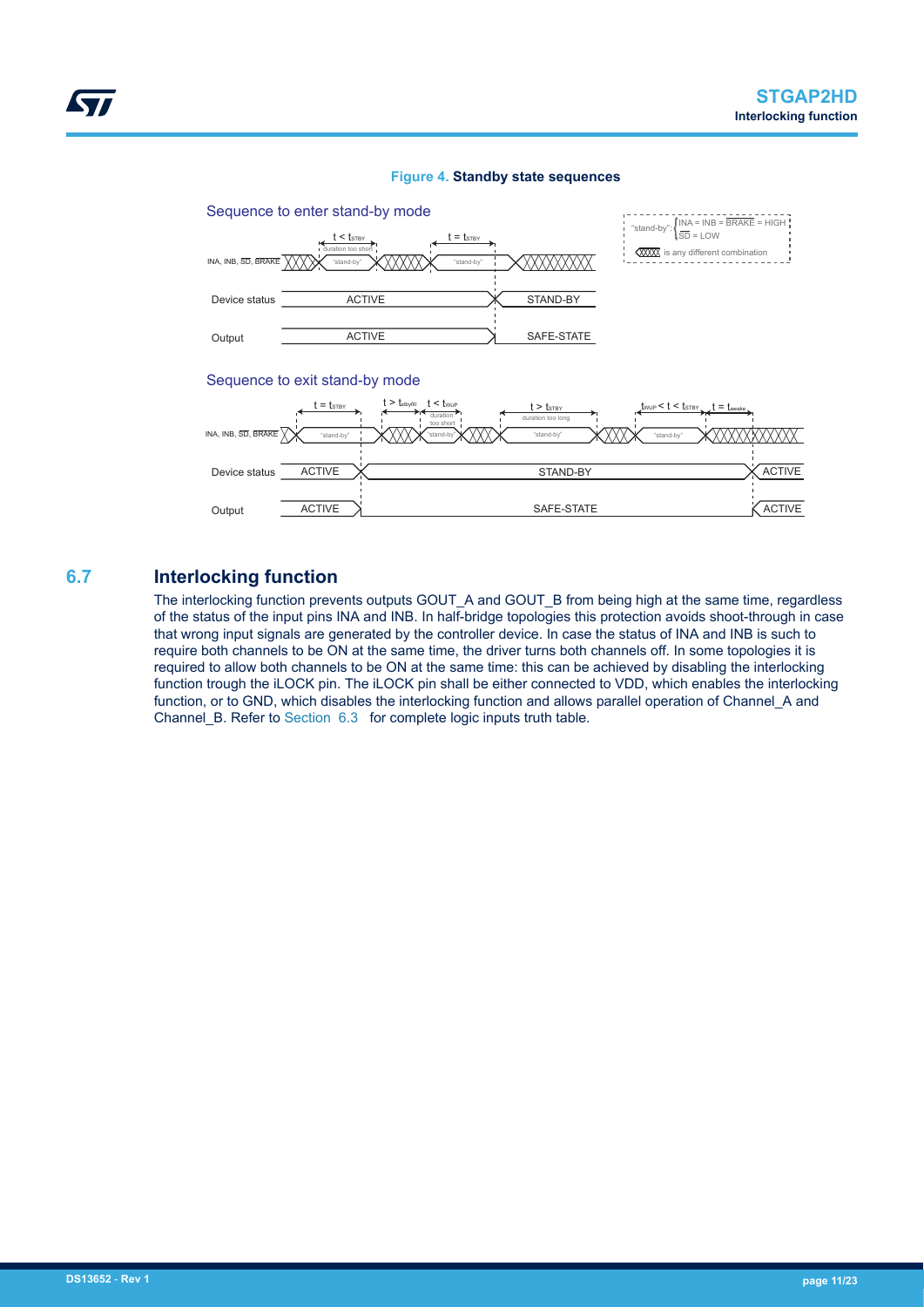# <span id="page-11-0"></span>**7 Typical application diagram**





**Figure 6. Typical application diagram – half-bridge configuration with negative gate driving**

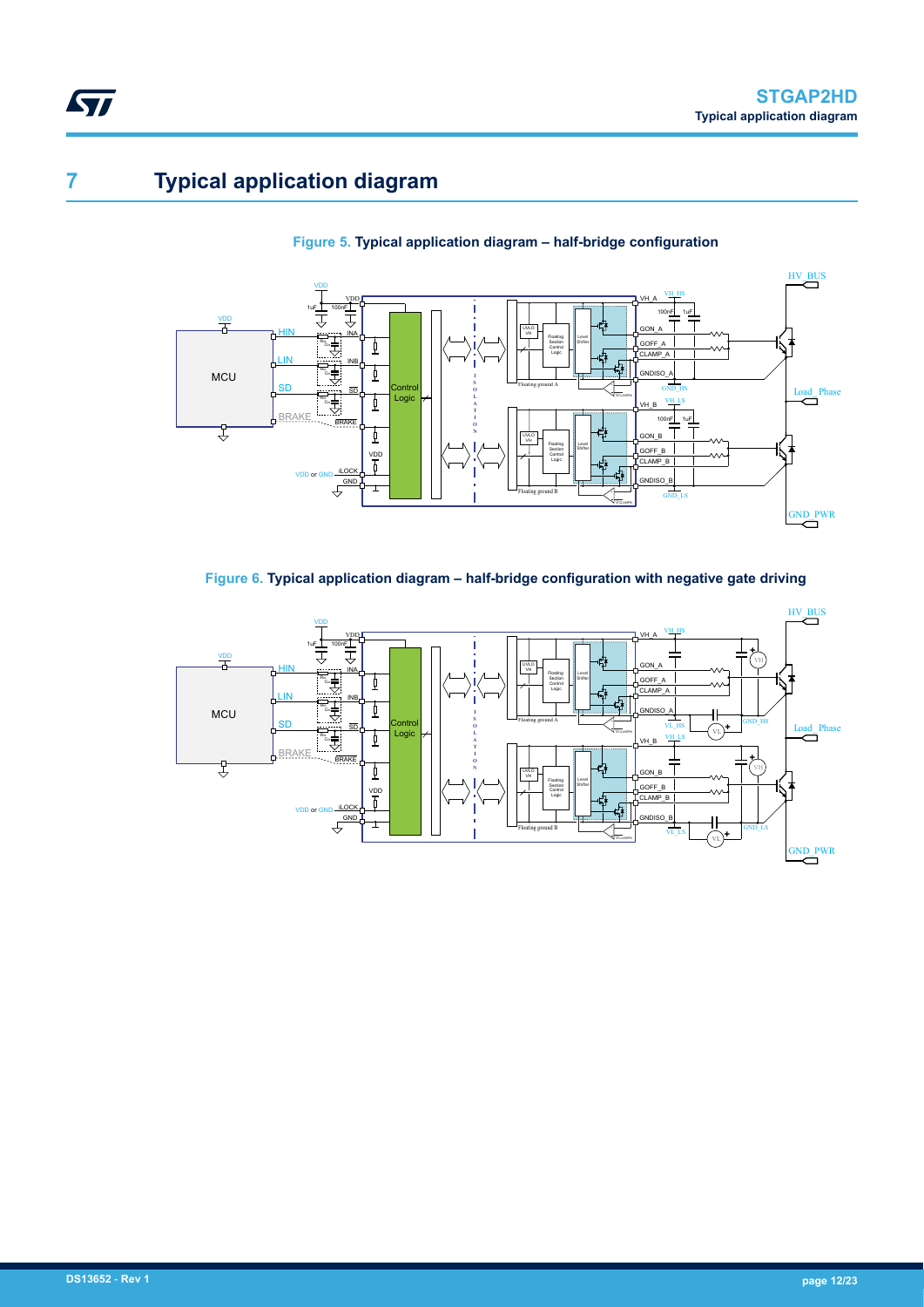### **8 Layout**

<span id="page-12-0"></span>ST

### **8.1 Layout guidelines and considerations**

In order to optimize the PCB layout, the following considerations should be taken into account:

- SMD ceramic capacitors (or different types of low-ESR and low-ESL capacitors) must be placed close to each supply rail pin. A 100 nF capacitor must be placed between VDD and GND and between VH x and GNDISO x, as close as possible to device pins, in order to filter high-frequency noise and spikes. In order to provide local storage for pulsed current a second capacitor with value in the range between 1 µF and 10 µF should also be placed close to the supply pins.
	- As a good practice it is suggested to add filtering capacitors close to logic inputs of the device (INA, INB, BRAKE, SD), in particular for fast switching or noisy applications.
- The power transistors must be placed as close as possible to the gate driver, so to minimize the gate loop area and inductance that might bring about noise or ringing.
- To avoid degradation of the isolation between the primary and secondary side of the driver, there should not be any trace or conductive area below the driver.
- If the system has multiple layers, it is recommended to connect the VH  $\times$  and GNDISO  $\times$  pins to internal ground or power planes through multiple vias of adequate size. These vias should be located close to the IC pins to maximize thermal conductivity.

#### **8.2 Layout example**

An example of STGAP2HD suggested half-bridge with negative gate driving PCB layout is shown in Figure 7; the main signals have been highlighted by different colors. It is recommended to follow this example for proper positioning and connection of filtering capacitors.

#### *GHS SHS Roff Roff Ron Ron GLS CVH CVHL RPU RIN RIN RIN CVH C<sup>G</sup> CVDD CIN C<sup>G</sup>* TOP BOTTOM *CVDD RPU CIN CIN*

#### **Figure 7. Suggested PCB layout for half-bridge configuration with negative driving voltage**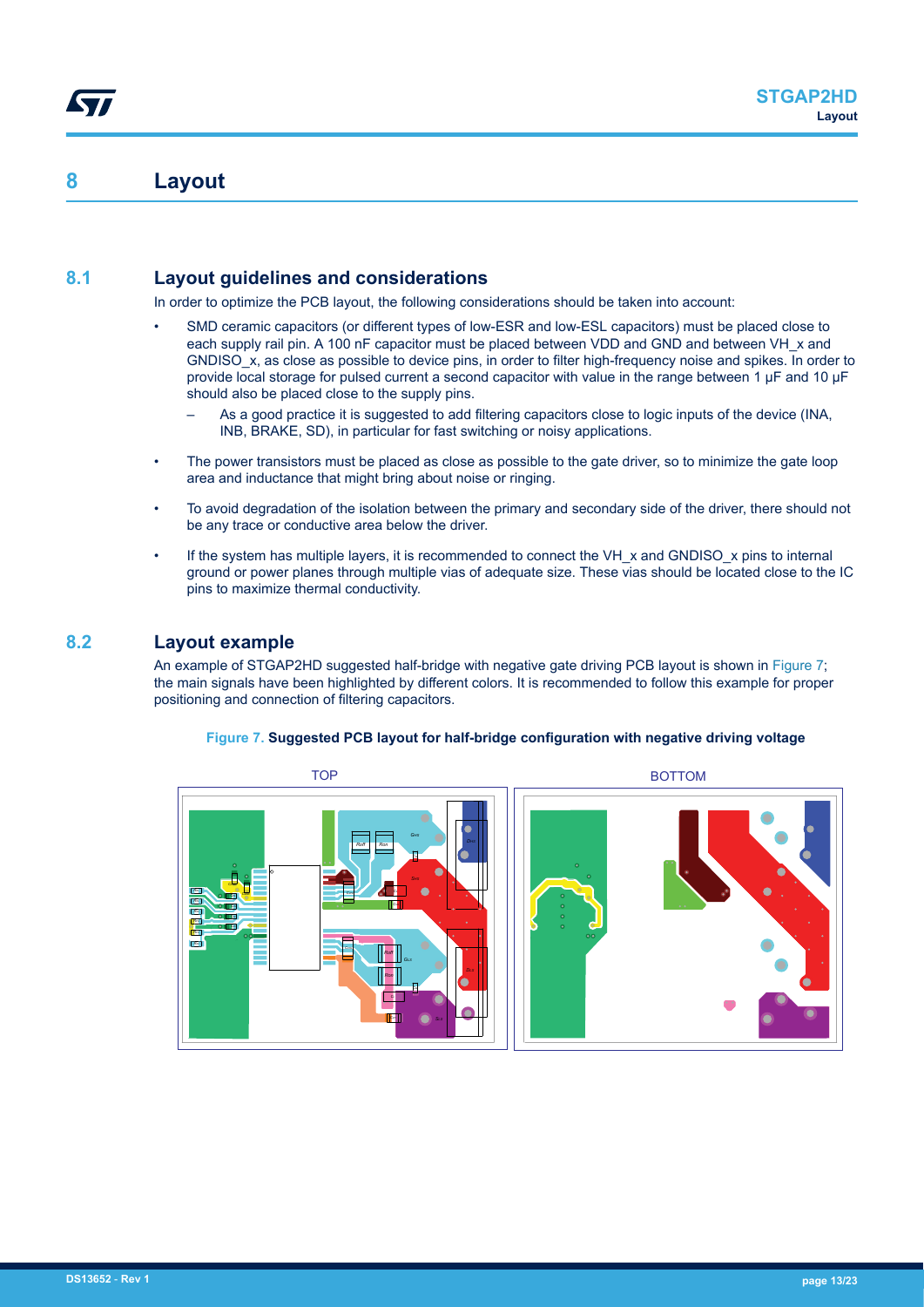## **9 Testing and characterization information**

<span id="page-13-0"></span>**STI** 





#### **Figure 9. CMTI test circuit**

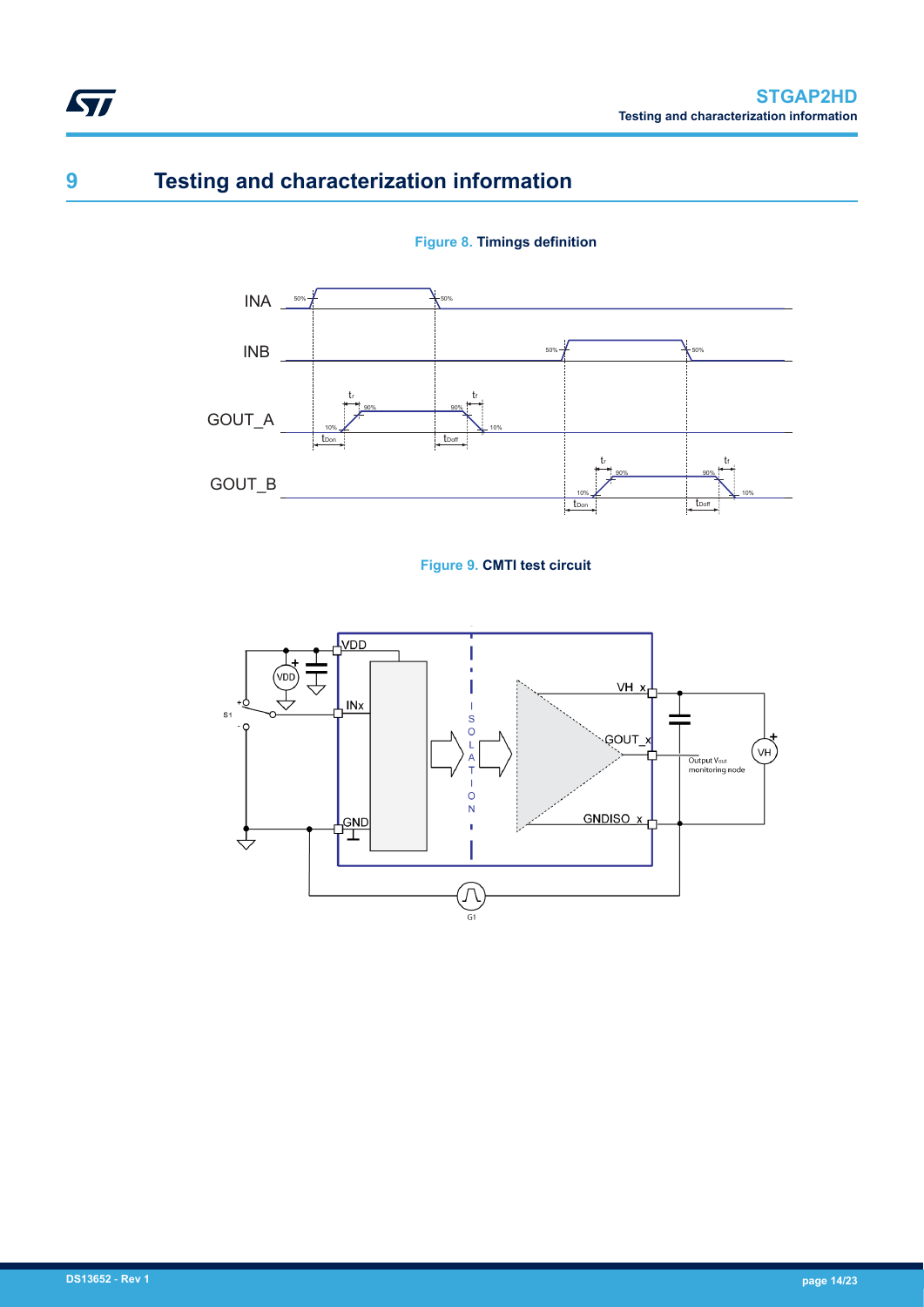## <span id="page-14-0"></span>**10 Package information**

In order to meet environmental requirements, ST offers these devices in different grades of [ECOPACK](https://www.st.com/ecopack) packages, depending on their level of environmental compliance. ECOPACK specifications, grade definitions and product status are available at: [www.st.com.](http://www.st.com) ECOPACK is an ST trademark.

### **10.1 SO-36W package information**

#### **Table 10. SO-36W package dimensions**

Dimension "D" does not include mold flash, protrusions or gate burrs. Mold flash, protrusions or gate burrs shall not exceed 0.15 mm per side.

| $\mathbf{r}$<br>Dim.      |             | <b>NOTES</b> |             |  |
|---------------------------|-------------|--------------|-------------|--|
|                           | Min.        | Typ.         | Max.        |  |
| A                         |             |              | 2.65        |  |
| A <sub>1</sub>            | 0.1         |              | 0.3         |  |
| $\sf b$                   | 0.25        |              | 0.35        |  |
| $\mathbf{C}$              | 0.20        |              | 0.33        |  |
| D                         | 15.20       |              | 15.60       |  |
| E <sub>1</sub>            | 7.4         |              | $7.6$       |  |
| E                         | 10.05       |              | 10.65       |  |
| $\mathbf e$               |             | 0.80         |             |  |
| e <sub>1</sub>            |             | 4.00         |             |  |
| L                         | 0.61        |              | 0.91        |  |
| $\boldsymbol{\mathsf{h}}$ | 0.25        |              | 0.75        |  |
| $\pmb{\theta}$            | $0^{\circ}$ |              | $8^{\circ}$ |  |
| aaa                       |             | 0.25         |             |  |
| bbb                       |             | 0.25         |             |  |
| ccc                       |             | 0.10         |             |  |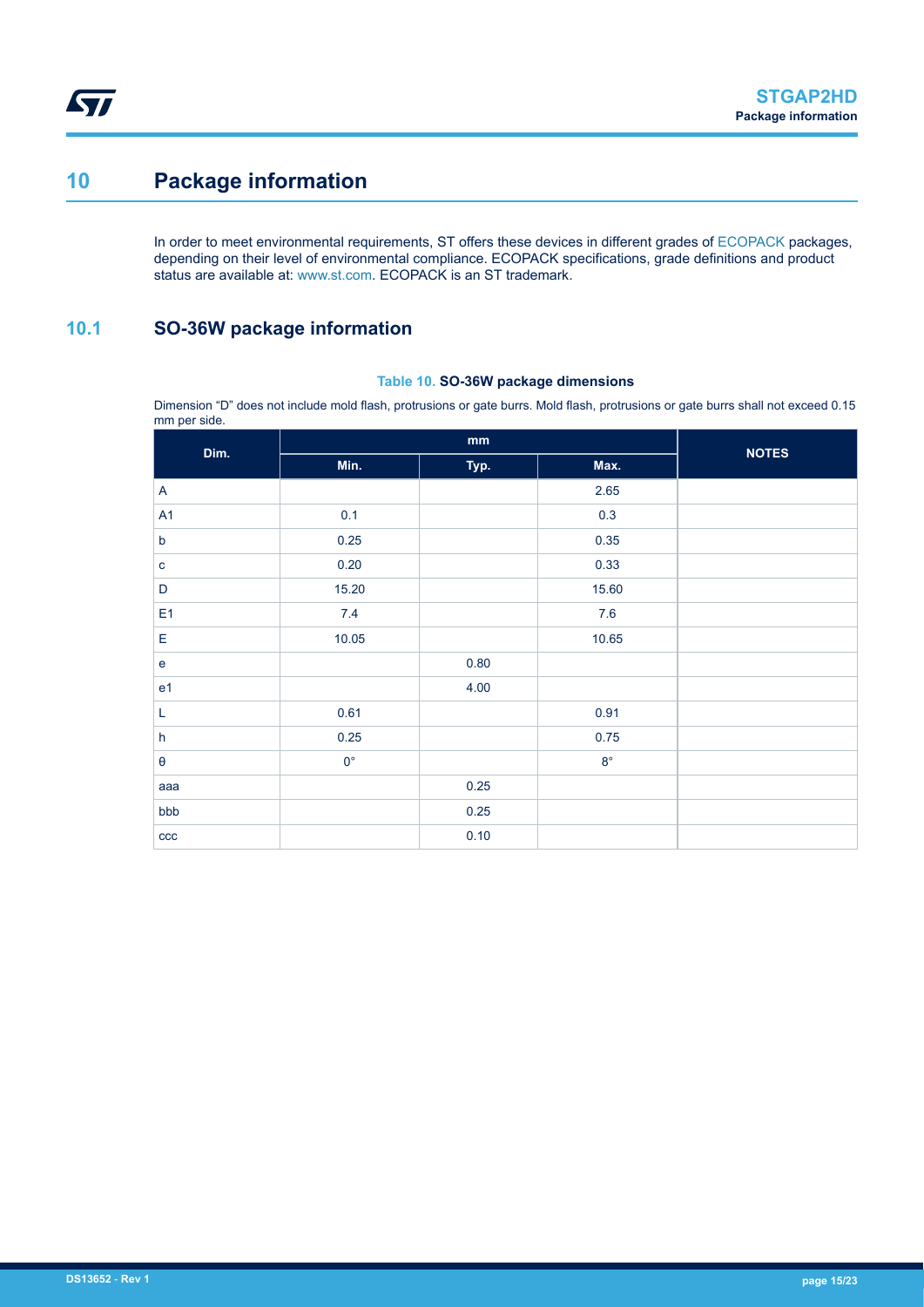

<span id="page-15-0"></span>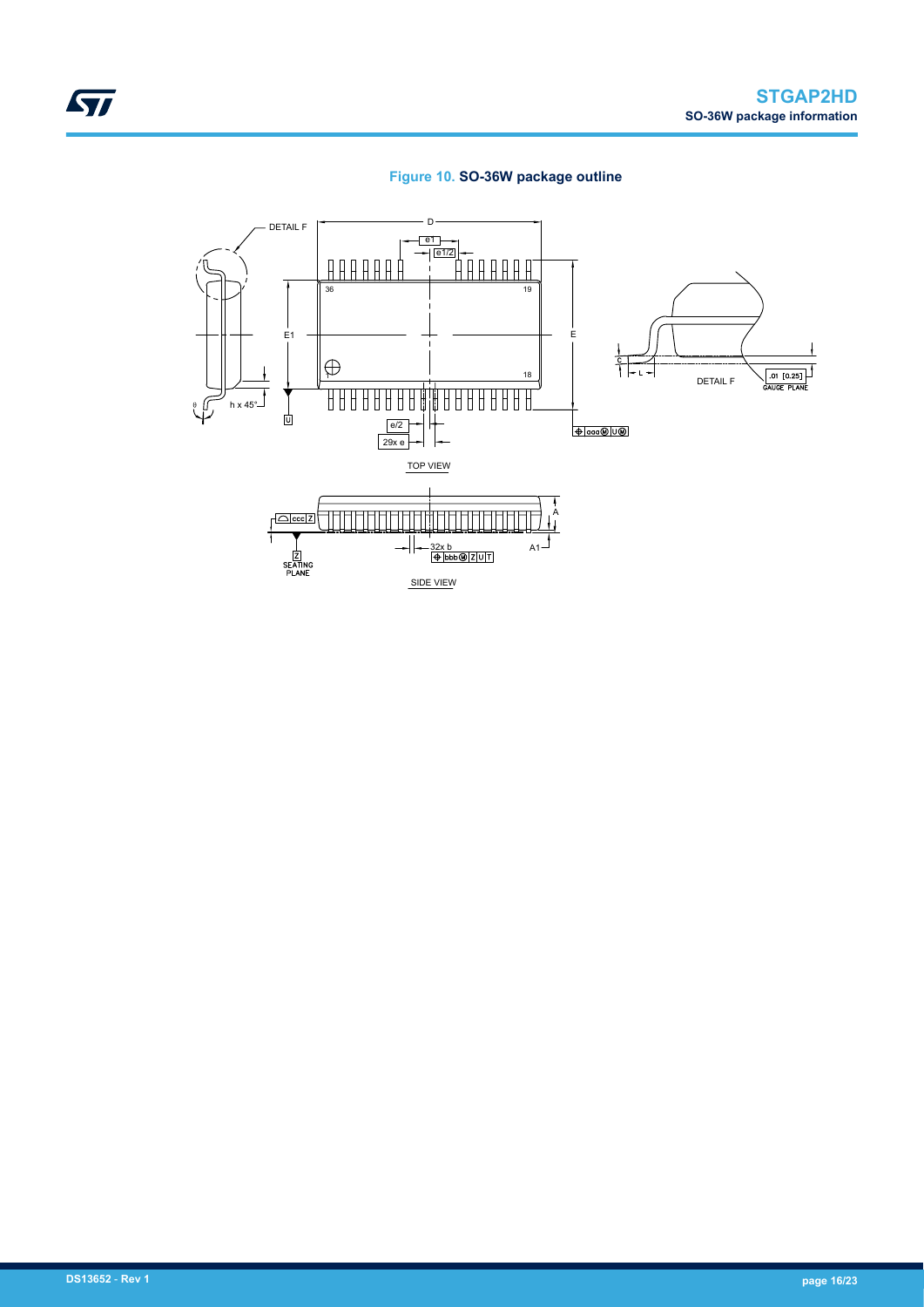## **11 Suggested land pattern**

<span id="page-16-0"></span>ST



**Figure 11. SO-36W suggested land pattern**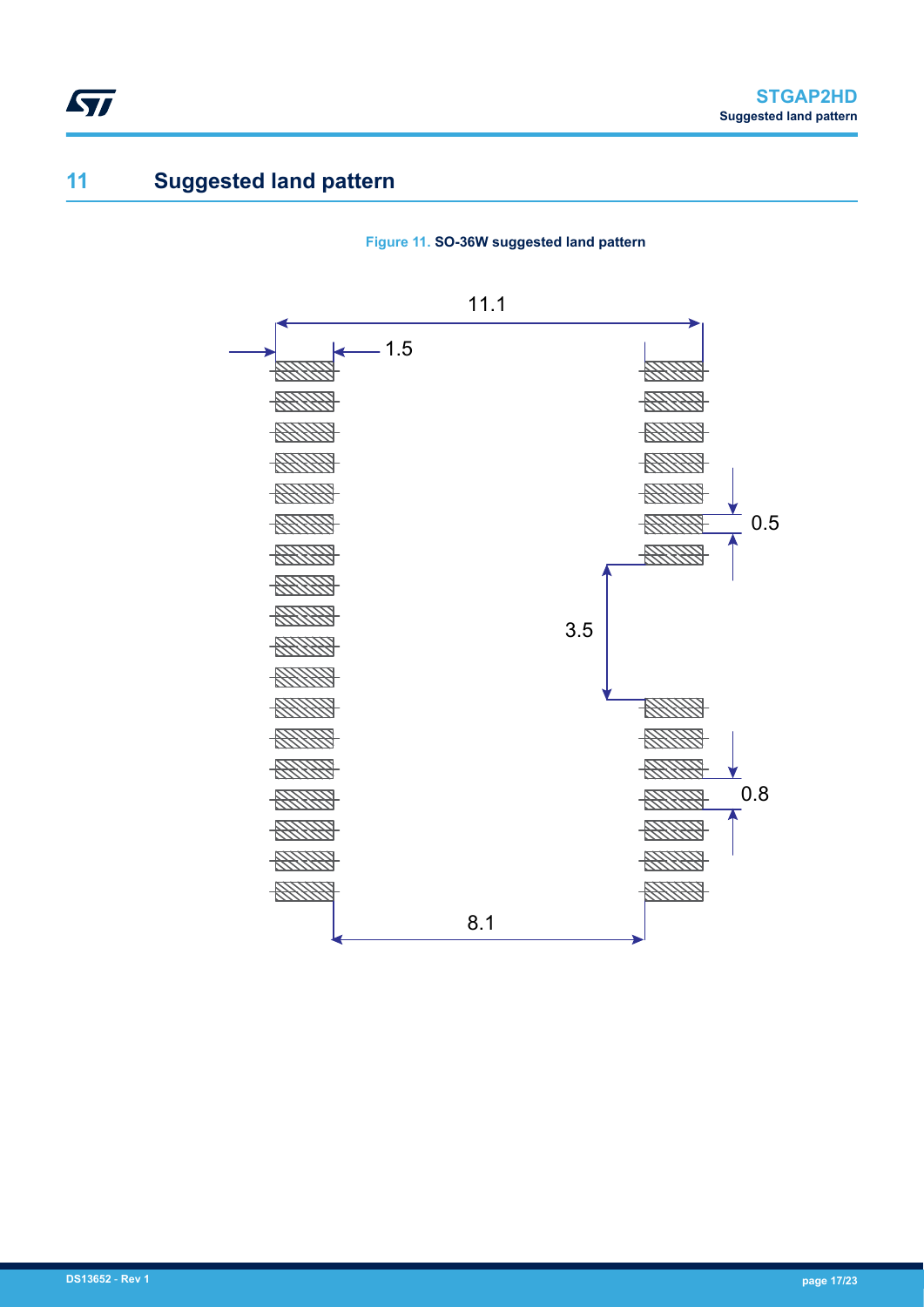# <span id="page-17-0"></span>**12 Ordering information**

| Order code         | <b>Output configuration</b>           | Package | Package marking | Packaging     |
|--------------------|---------------------------------------|---------|-----------------|---------------|
| <b>STGAP2HDM</b>   | Separated outputs<br>and Miller CLAMP | SO-36W  | GAP2HDM         | Tube          |
| <b>STGAP2HDMTR</b> | Separated outputs<br>and Miller CLAMP | SO-36W  | GAP2HDM         | Tape and Reel |

#### **Table 11. Device summary**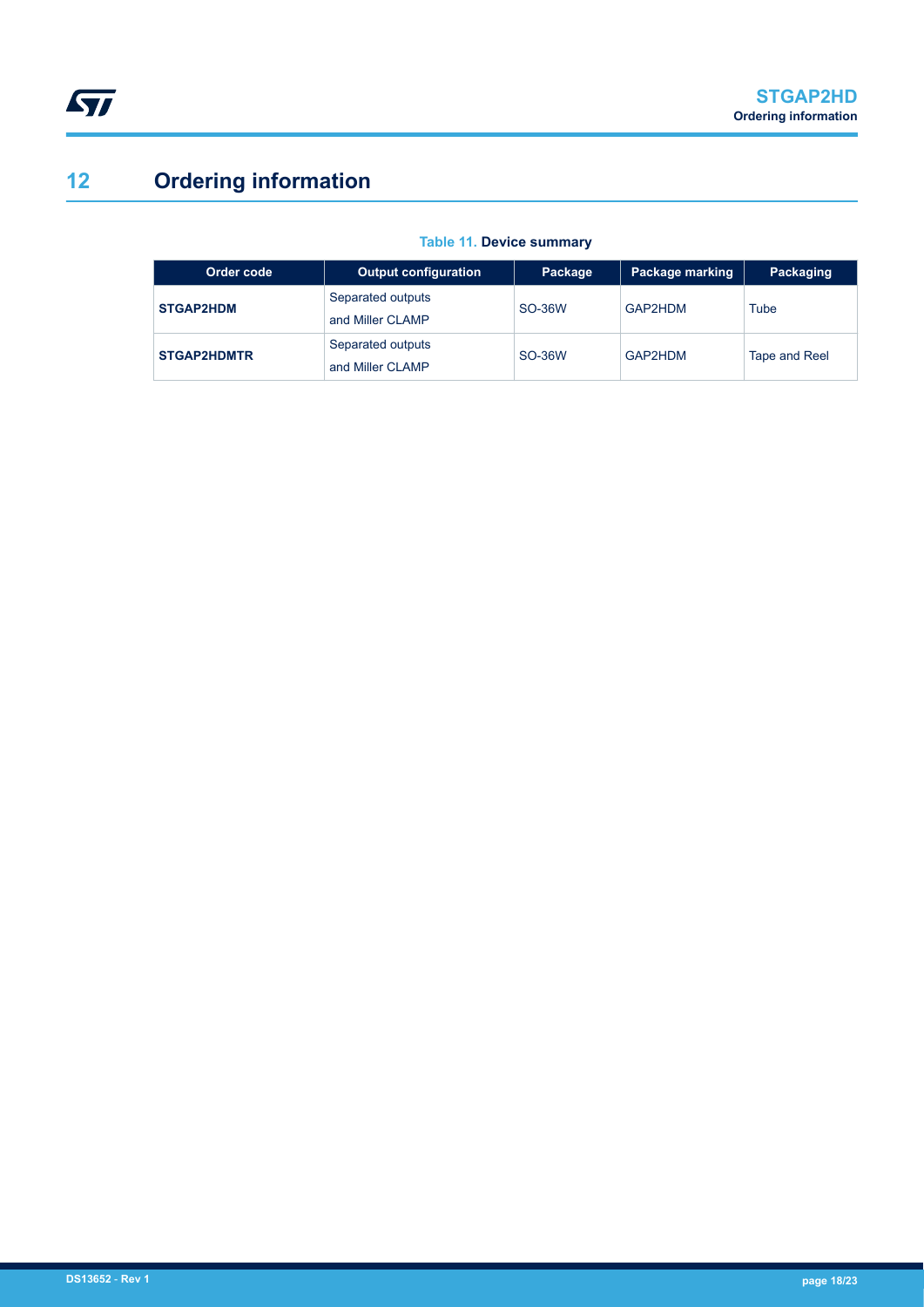## <span id="page-18-0"></span>**Revision history**

#### **Table 12. Document revision history**

| <b>Date</b> | <b>Version</b> | <b>Changes</b>   |
|-------------|----------------|------------------|
| 18-Oct-2021 |                | Initial release. |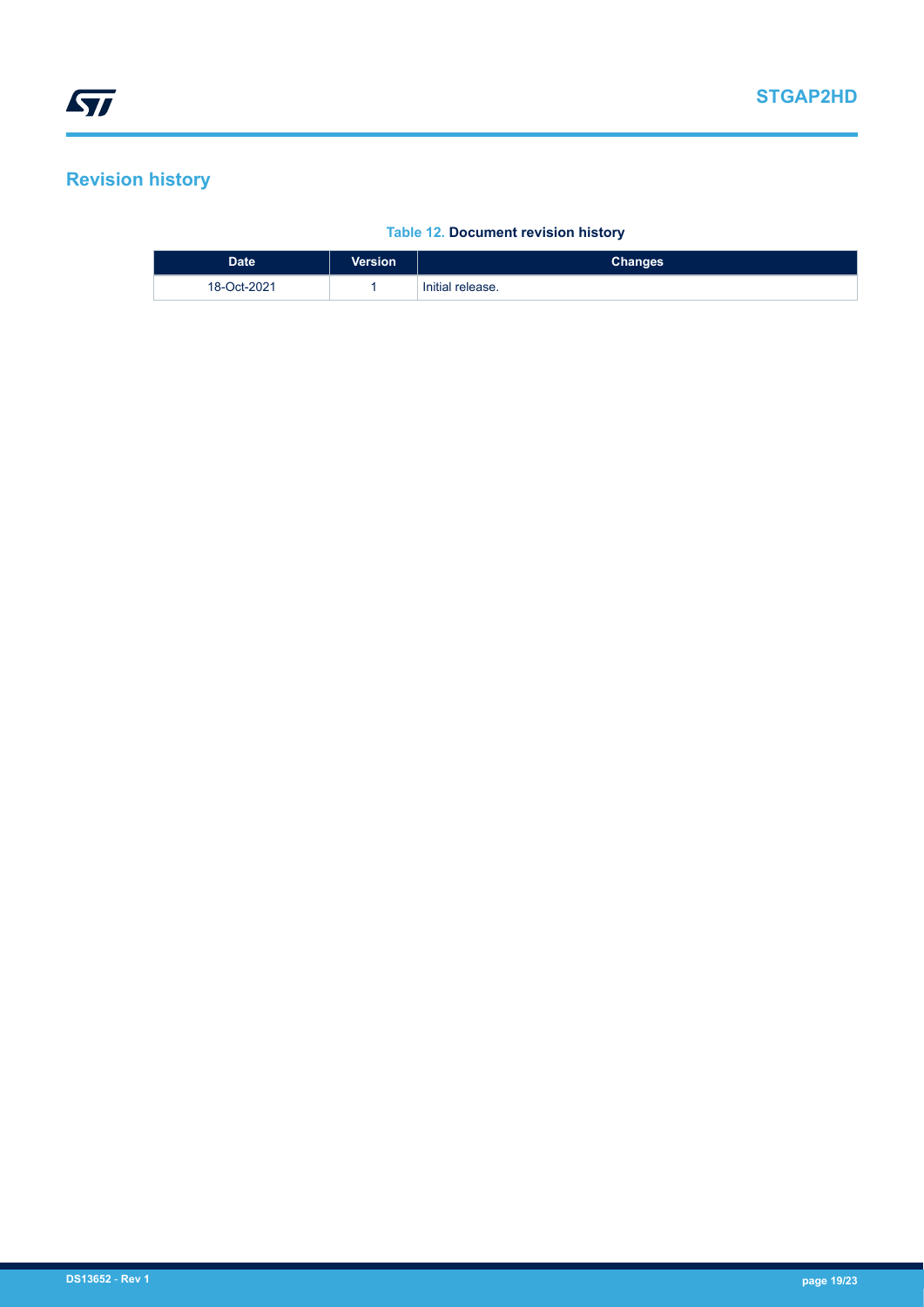## **Contents**

| 1              |      |  |  |  |
|----------------|------|--|--|--|
| $\overline{2}$ |      |  |  |  |
| 3              |      |  |  |  |
|                | 3.1  |  |  |  |
|                | 3.2  |  |  |  |
|                | 3.3  |  |  |  |
| 4              |      |  |  |  |
| 5              |      |  |  |  |
| 6              |      |  |  |  |
|                | 6.1  |  |  |  |
|                | 6.2  |  |  |  |
|                | 6.3  |  |  |  |
|                | 6.4  |  |  |  |
|                | 6.5  |  |  |  |
|                | 6.6  |  |  |  |
|                | 6.7  |  |  |  |
| 7              |      |  |  |  |
| 8              |      |  |  |  |
|                | 8.1  |  |  |  |
|                | 8.2  |  |  |  |
|                |      |  |  |  |
| 10             |      |  |  |  |
|                | 10.1 |  |  |  |
| 11             |      |  |  |  |
| 12             |      |  |  |  |
|                |      |  |  |  |
|                |      |  |  |  |
|                |      |  |  |  |
|                |      |  |  |  |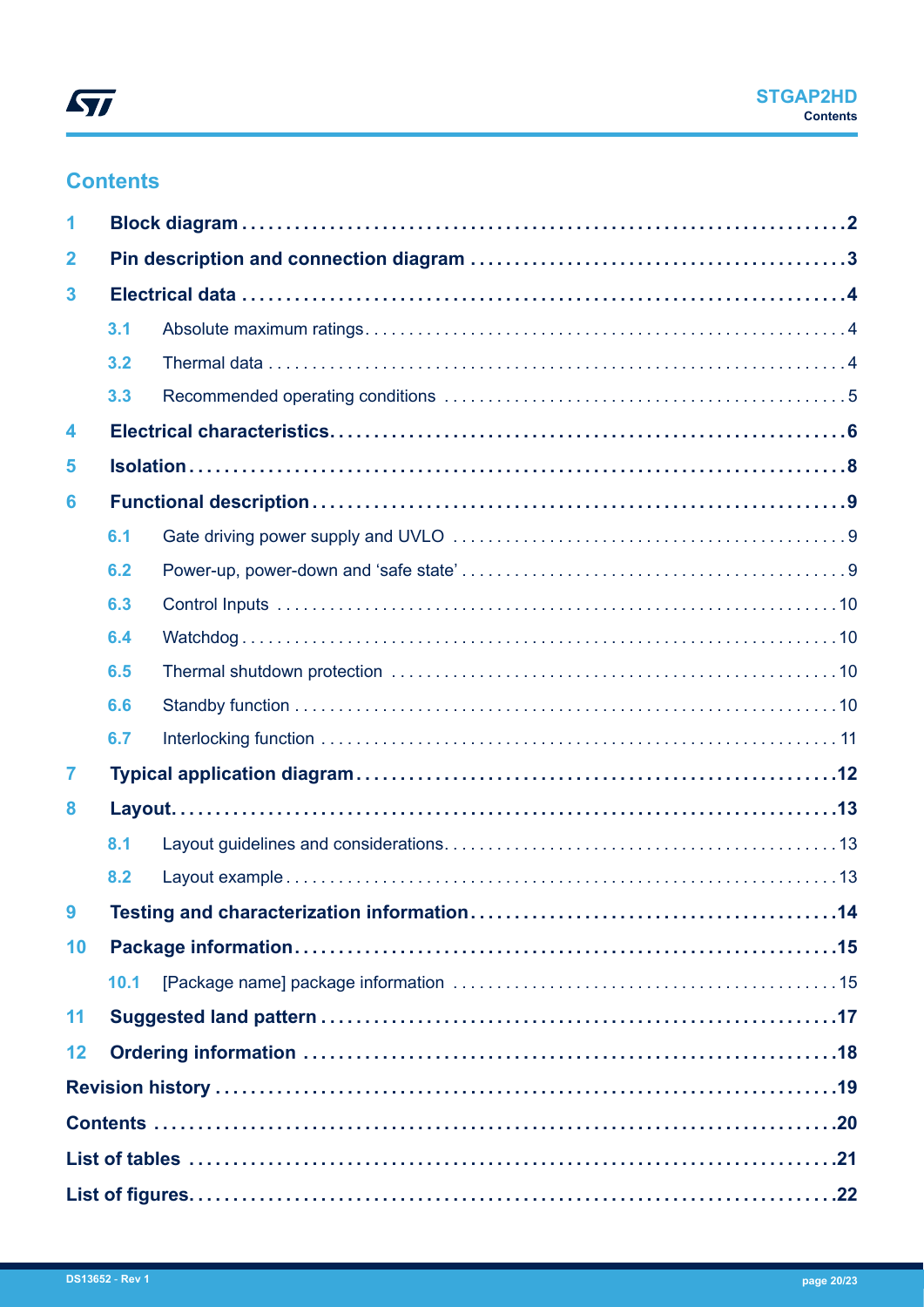## <span id="page-20-0"></span>**List of tables**

| Table 1.  |  |
|-----------|--|
| Table 2.  |  |
| Table 3.  |  |
| Table 4.  |  |
| Table 5.  |  |
| Table 6.  |  |
| Table 7.  |  |
| Table 8.  |  |
| Table 9.  |  |
| Table 10. |  |
| Table 11. |  |
|           |  |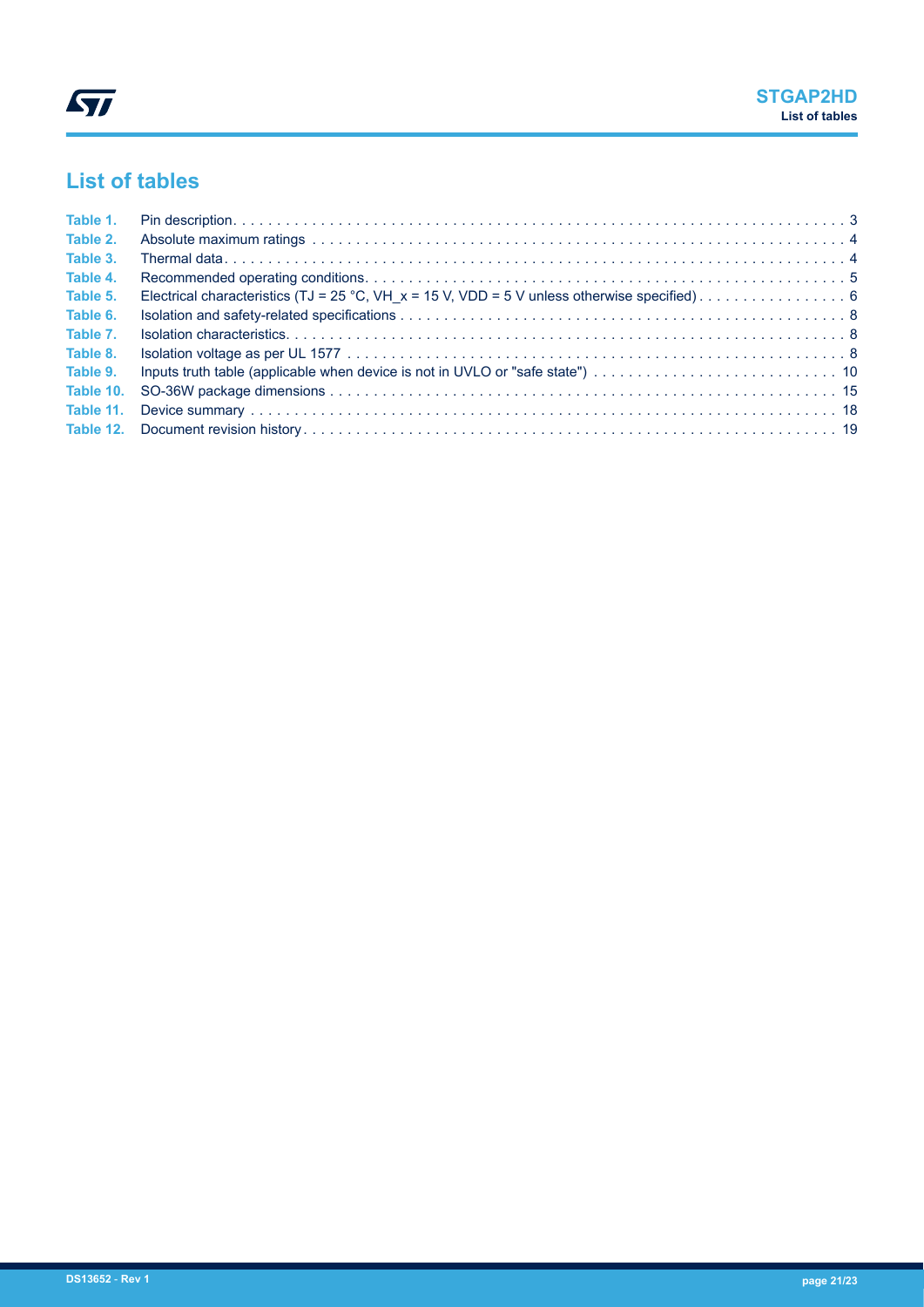# <span id="page-21-0"></span>**List of figures**

| Figure 1.  |  |
|------------|--|
| Figure 2.  |  |
| Figure 3.  |  |
| Figure 4.  |  |
| Figure 5.  |  |
| Figure 6.  |  |
| Figure 7.  |  |
| Figure 8.  |  |
| Figure 9.  |  |
| Figure 10. |  |
| Figure 11. |  |